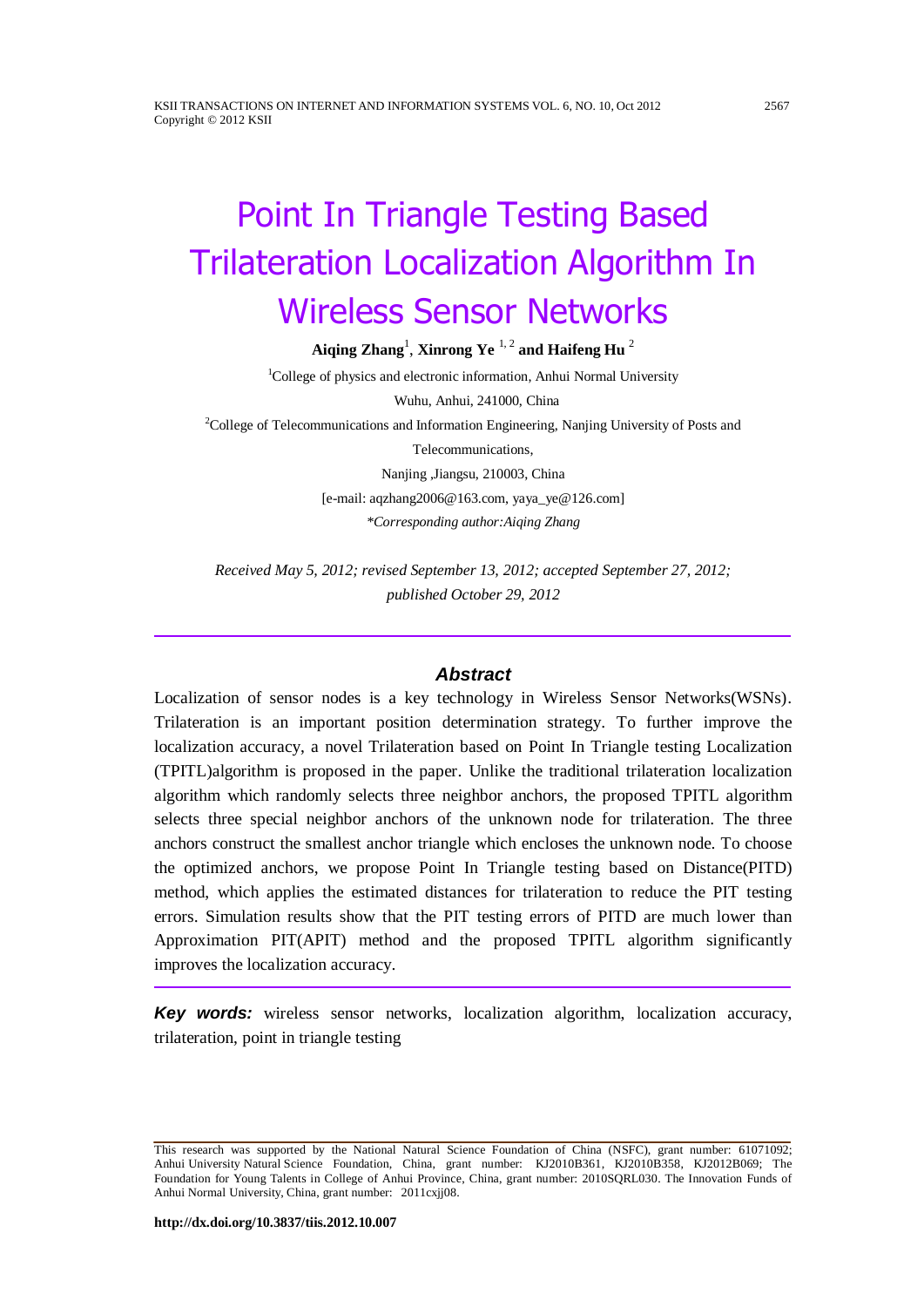# **1. Introduction**

**W**ireless sensor networks(WSNs) are composed of small, low power, limited computing and communication capacity nodes which sense information in physical word. WSNs have been used in numerous areas such as bush fire surveillance, water quality monitoring, intrusion detection, disaster management and so on. Most of the applications must know the positions of the sensor nodes in the network. The processes of determing the position of the nodes in WSNs are defined as localization [1].

Localization of nodes in WSNs is a key technology attracting considerable research interest in recent years. Existing localization approaches are divided into two categories: range-based methods and range-free methods. The former ones assume the absolute distance and/or the relative directions of neighbors can be estimated by RSSI[2](Received Signal Strength Indictor), TOA[3](Time Of Arrival) or TDOA[4] (Time Difference Of Arrival). The representative algorithms include Euclidean<sup>[5]</sup>, N-hop-multilateration<sup>[6]</sup> and primitive cooperative ranging[7] and so on. The accuracy of such algorithms is high. But it is subject to the surrounding environment and relies on complex hardware. In contrast, range-free approaches needn't directly measure the distance or angles between nodes but depend on the connectivity information of the network. Thus these localization algorithms have the advantages of low cost, low power and simple hardware while low accuracy compared with range-based ones. The representative algorithms are APIT[8](Approximate Point In Triangle Testing), DV-Hop[9], MDS-MAP[10], Amorphous Localization[11]and Centroid Localization $[12]$  and so on.

In both range-based and range-free algorithms, the processes of localization usually include two steps: range or distances estimation and coordinates determination. After the distances or the range from multiple references are estimated by range-based or range-free methods, the coordinates of the nodes are calculated by trilateration or multilateration. To further improve the localization accuracy of trilateration algorithm, the characterstics of trilateraltion are studied deeply in the paper.It is found that the anchor nodes which are selected for trilateration greatly affect the localization accuracy. So Trilateration based on Point In Triangle testing Localization(TPITL) algorithm is presented in the paper to improve the localization accuracy. Without loss of generality, we consider localization of a stationary network in a 2-D plane. In the proposed TPITL algorithm, point in triangle testing(PIT) is introduced to select the anchor nodes(position known ahead) for trilateration.The selected anchor nodes construct the smallest triangle which encloses the unknown node. Meanwhile distances estimated for the trilateration are also used in the PIT testing to reduce the judgment errors compared with the traditional method APIT.

The rest of the paper is organized as follows. In section 2, the related work are reviewed. In section 3, we discuss the localization accuracy of different anchor triangles with different geometric location and size. Point In Triangle testing based on Distances(PITD) is proposed in section 4. Then, Trilateration based on Point In Triangle testing Localization(TPITL) algorithm is presented in section 5. The simulation results and performances of the algorithm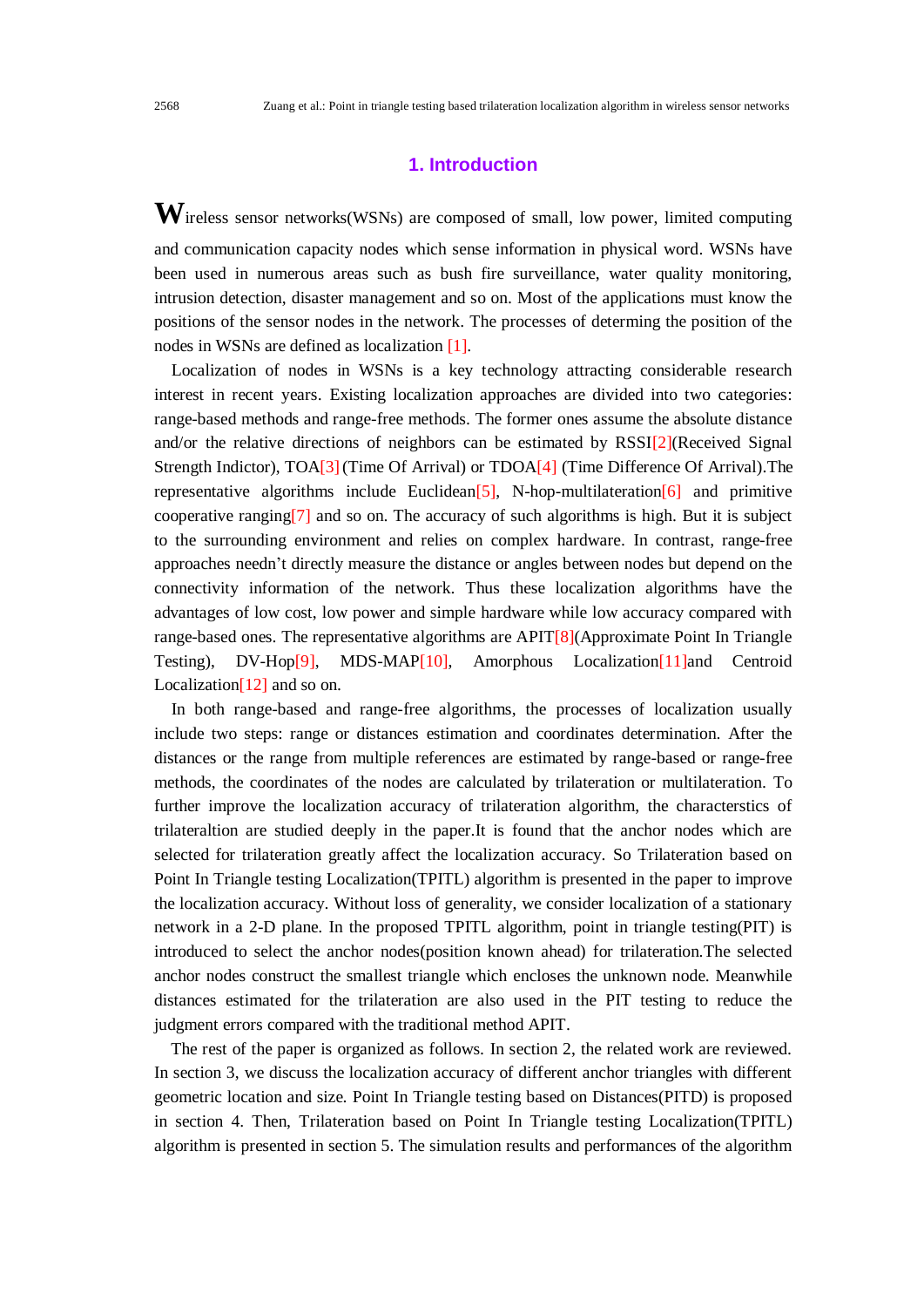are analyzed in section 6. We conclude this work in section 7.

# **2. Related work**

Many efforts have been made for promoting the accuracy of localization. The contribution can be concluded as two aspects: reducing the distances estimation errors and improving the coordinates determination strategy.

#### **2.1 Distances Estimation Schemes**

There are two ways in estimating the distances between nodes in WSNs: directly and indirectly schemes. The former schemes are completed by physical module. The technologies usually used are TOA, TDOA and RSSI. In TOA technique, all sensors transmit a signal with a predefined velocity to their neighbors. Then, the nodes each send a signal back to their neighbors and the transmission and received times are recorded. Thus the distances between nodes can be calculated. TOA requires rigid time synchronization. Like TOA, TDOA is also a time-based technique. This technique requires the nodes to transmit two signals that travel at different speeds. The nodes can compute the distance between nodes by using the time differences that arrived. TDOA needs expensive hardware devices.

Unlike the time-based techniques, RSSI technique uses radio propagation model to translate the signal strength into distance. As most of the sensors have the function of RSSI, this method needn't extra hardware. But problems such as multi-path fading, background interference and irregular signal propagation affect the accuracy of distance estimation. Considerable work have been done to mitigate the errors. In [13]Santiago Mazuelas et al. present a novel method which dynamically estimates the propagation models. The models best fit the propagation environment by RSS obtained in real time. Reference [14] proposes a sigma-Kalman smoother based localization for indoor positioning. In [15], Ken-Ichi Itoh analyses the performances of a distance-based handoff algorithm with additional criterion of relative signal strength in a log-normal environment.

Indirectly estimating schemes rely on the connectivity of nodes. The cost is low while the errors are high compared with the directly schemes. Among these methods, DV-Hop is a typical indirectly estimating algorithm. The minimum hop counts between nodes are recorded and the average hopping distance is calculated in the algorithm. Thus the distances between nodes can be estimated by simple multiply. People have been trying to spare no effort on researching on the algorithm to reduce the estimation errors. In [16], Radhika Nagpal degrades the hop counts between nodes with gradient neighbors information to promote the distances estimation resolution. In [17], the average hopping distance is modified based on minimum average square principle. In [18], different power levels are used to divide the hopping counts into different degrees to improve the hopping information.

# **2.2 Coordinates Determination Strategy**

There are three basic coordinates determination techniques in WSNs: Triangulation, trilateration and multilateration. Triangulation is used when the direction of the node rather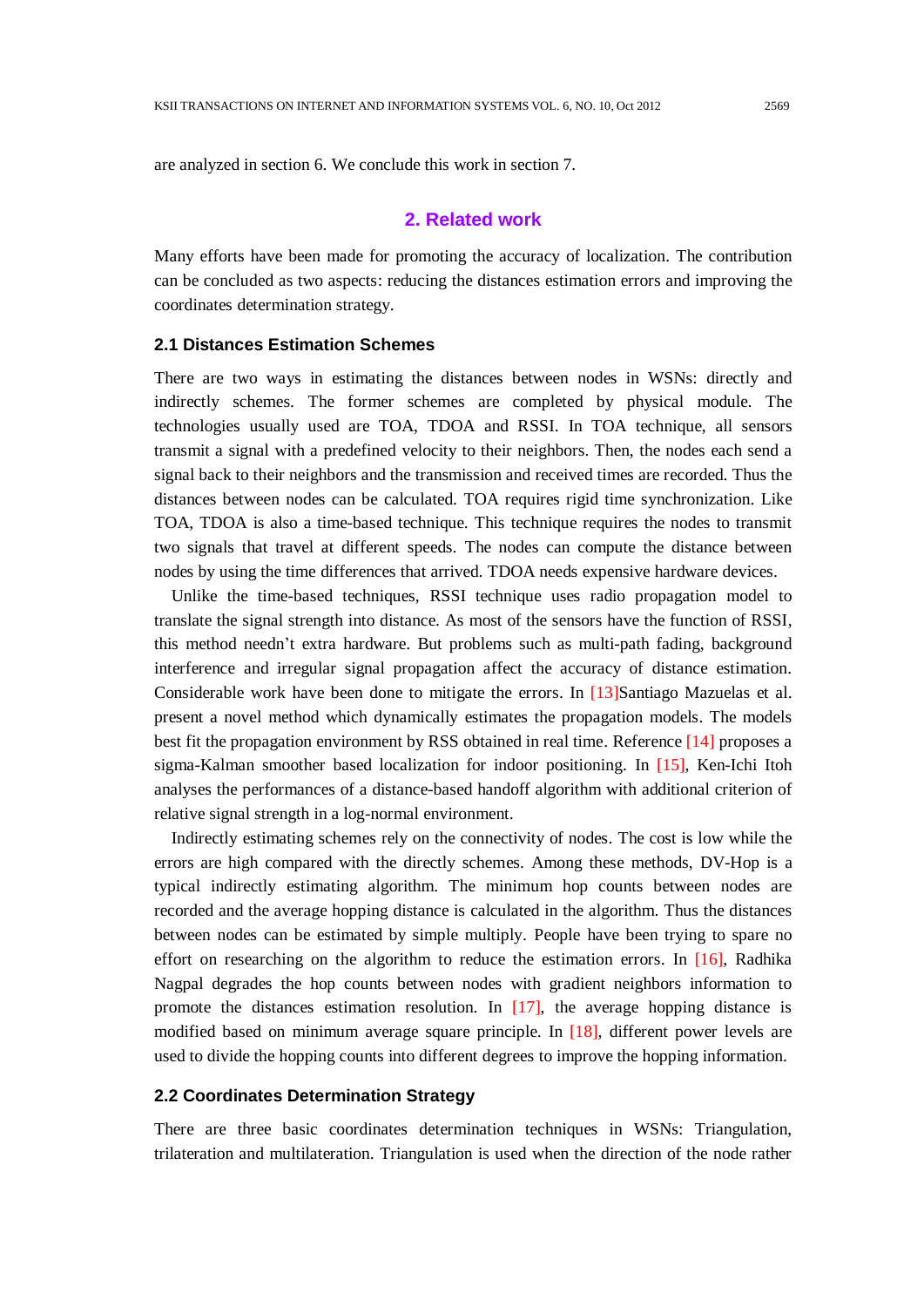than the distances is estimated. This method requires an additional antenna arry and has poor ant-interference. So it is not usually used in WSNs.

Trilateration is based on the fact that the position of a point on a two dimensional plane can be determined by its distances from three non-colinear reference points. In WSNs, the reference point is the anchor node. The three non-conlinear anchors construct the anchor triangle. **Fig. 1** shows the principle of trilateration. Supposing the vertexes of the anchor triangle are A, B and C. The distances from the unknown node to the three anchors are  $d_A$ ,  $d<sub>B</sub>$  and  $d<sub>C</sub>$ . In theory, the circles intersect at a single point, as shown in Fig. 1(a). The intersection point is the position of the unknown node.



Actually, due to the estimation errors of the distances, the three circles don't intersect at a single point or don't intersect at all. **Fig. 1(b)** and **Fig. 1(c)** plot the circumstances.

In order to improve the localization accuracy of trilateration and multilateration, researchers in  $[19][20][21][22][23][24][25][26]$  have done much work. In [19], the iterative approach has been studied. To reduce errors accumulation caused by iteratively localization, reference [20] introduces an error control and robust formulation for the localization problems. In [21] time round mechanism and anchor nodes triangle placement scheme are presented to reduce localization errors and prevent abnormal phenomena caused by iterative localization. In [22], quality of trilateration(QoT) that quantify the geometric relationship of objects and the ranging noise is proposed. Based on QoT, the authors design a confidence based iterative localization scheme, in which nodes dynamically select trilateration with highest quantity for location.

In [23], the authors put forward an alternating combination trilateration(ACT) algorithm. In ACT, a position is calculated out to serve as an apex of a weighted polygon by any three anchors. Then an m-side weighted polygon is formed and the location of the unknown node is calculated out by centroid algorithm. To reduce the computation complexity, reference [24] studies the value of m further and proposed different m to be defined with different number of anchors.

In [25], an anchor node weighted compensated localization algorithm based on trilateration and centroid localization algorithm is advanced. When calculating the coordinates of the unknown node, the errors can be compensated by using the anchors' own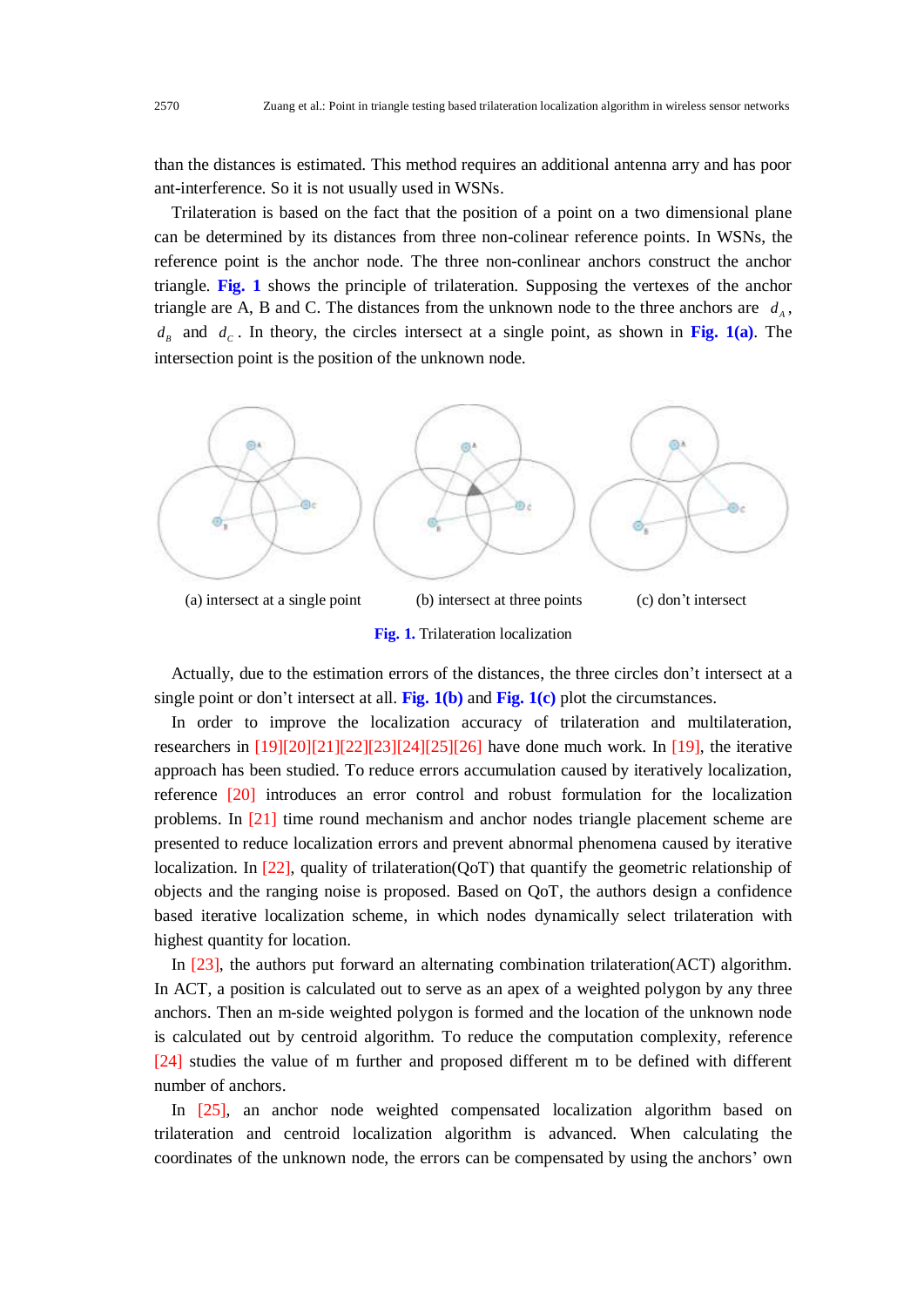locating capabilities. In [26], anchors are optimized and chosen to calculate the positions of the unknown nodes by trilateration.

In this paper, we consider improving the accuracy of trilateration by using the distances information estimated in trilateration.

# **3. Anchor Triangle And Localization Accuracy**

In [27], it is observed that the position estimation errors for the unknown nodes are dependent on relative position of the anchor nodes.

**Definition 1: anchor triangle.** Supposing an unknown node's neighbor anchors(anchor nodes in the unknown node's communication radius) constitute a set  $A = \{A_1, A_2, ... A_N\}$ . Any three anchors in set A compose an anchor triangle for the unknown node. There are  $C_N^3$ anchor triangles for the unknown node.

The following subsections discuss localization accuracy of nodes in and out of anchor triangles as well as in big and small anchor triangles.

#### **3.1 Localization Accuracy Of Nodes Inside And Outside Of Triangle**

In trilateration, the distances estimation errors between the unknown node and the neighbor anchor nodes have great impact on the localization accuracy in algorithm based on anchors. Supposing the distances measurement errors are modeled as an indepent Gaussian random distribution with zero mean and variance Er. For example, if the real distance between an unknown node and an anchor node is dr. The estimation error variance is Ed. Then the estimation distance de=dr+dr\*Ed\*N(0, 1).



**Fig. 2.** Trilateration principle of nodes inside and outside of anchor triangle.



**Fig. 3.** Localization errors of nodes in and out of anchor triangle.

In Fig. 2,  $\triangle A_1A_2A_3$  is the anchor triangle of the nodes  $O_1$  and  $O_2$ .  $O_1$  is inside of the anchor triangle while  $O_2$  is outside. Supposing  $O_2$  is symmetric point of  $O_1$  about line  $A_1A_2$ , and the distances estimation errors are the same for both  $O_1$  and  $O_2$ . The shadow area DEF and FGH represent the possible position that the nodes  $O_1$  and  $O_2$  locate in respectively. It is obviously that larger area means larger error. It is proved in Appendix A that the area of DEF is smaller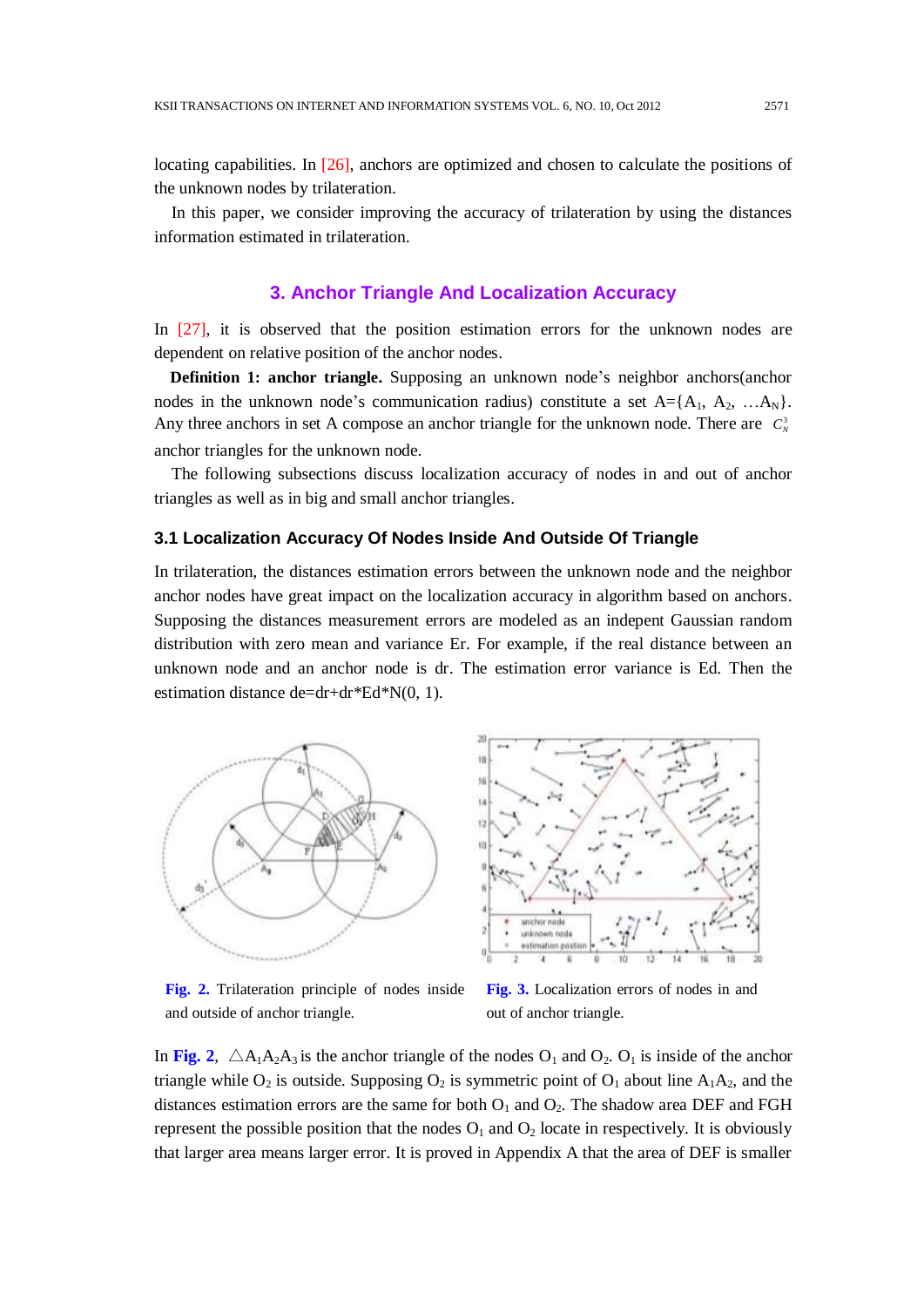than FGH. It means that the error is lower if the node is inside of its anchor triangle under the same distances estimation error.

To validate the conclusion, simulation is done on Matlab7.0 platform. **Fig. 3** shows the localization results of nodes in and out of the anchor triangle. The length of the line represents the localization error. It can be seen from **Fig. 3** that positioning of nodes in anchor triangle outperforms that of nodes outside.

#### **3. 2 Anchor Triangle Size And Localization Error**

The subsection 3.1 validates anchor triangle which embodies the unknown node has more effective localization results than that uncloses the unknown node. While the size of the anchor triangle which the unknown node locates in also has great impact on the localization accuracy.

In Fig. 4, the area of anchor triangle  $\triangle A_1$ 'A<sub>2</sub>'A<sub>3</sub>' is bigger than the anchor triangle  $\triangle A_1A_2A_3$ . We define that  $\triangle A_1'A_2'A_3'$  is the big anchor triangle while  $\triangle A_1A_2A_3$  is the small one. The unknown node O is located in both anchor triangles.Supposing the distances estimation error variance is Er, the same for both anchor triangles. The estimation distances between O and  $A_1$ ,  $A_2$ ,  $A_3$  are  $d_1$ ,  $d_2$ ,  $d_3$ . While the estimation distances between O and  $A_1$ ',  $A_2$ <sup>'</sup>,  $A_3$ <sup>'</sup> are  $d_1$ <sup>'</sup>,  $d_2$ <sup>'</sup>,  $d_3$ '. It is easy to prove that  $d_1$ '>  $d_1$ ,  $d_2$ '>  $d_2$ ,  $d_3$ '>  $d_3$  under the same distances estimation error variance. The cross area of real circle DEF represents the possible area the point O locates in by trilateration of anchor triangle  $\triangle A_1A_2A_3$ , while the cross area of dashed circle GHI is the location result with  $\triangle A_1'A_2'A_3'$ . It is obvious the shadow area of GHI is bigger than DEF, which means the bigger the anchor triangle the node locates in, the larger the localization error is. **Fig. 5** shows the simulation results of the nodes in big and small anchor triangle respectively.



**Fig. 4.** Trilateration principle of nodes in big and small anchor triangles.

**Fig. 5.** Localization errors of nodes in big and small anchor triangles

#### **3.3 Effective Anchor Triangle**

From section 3.1 and 3.2, we can find that choosing anchors is very important in trilateration.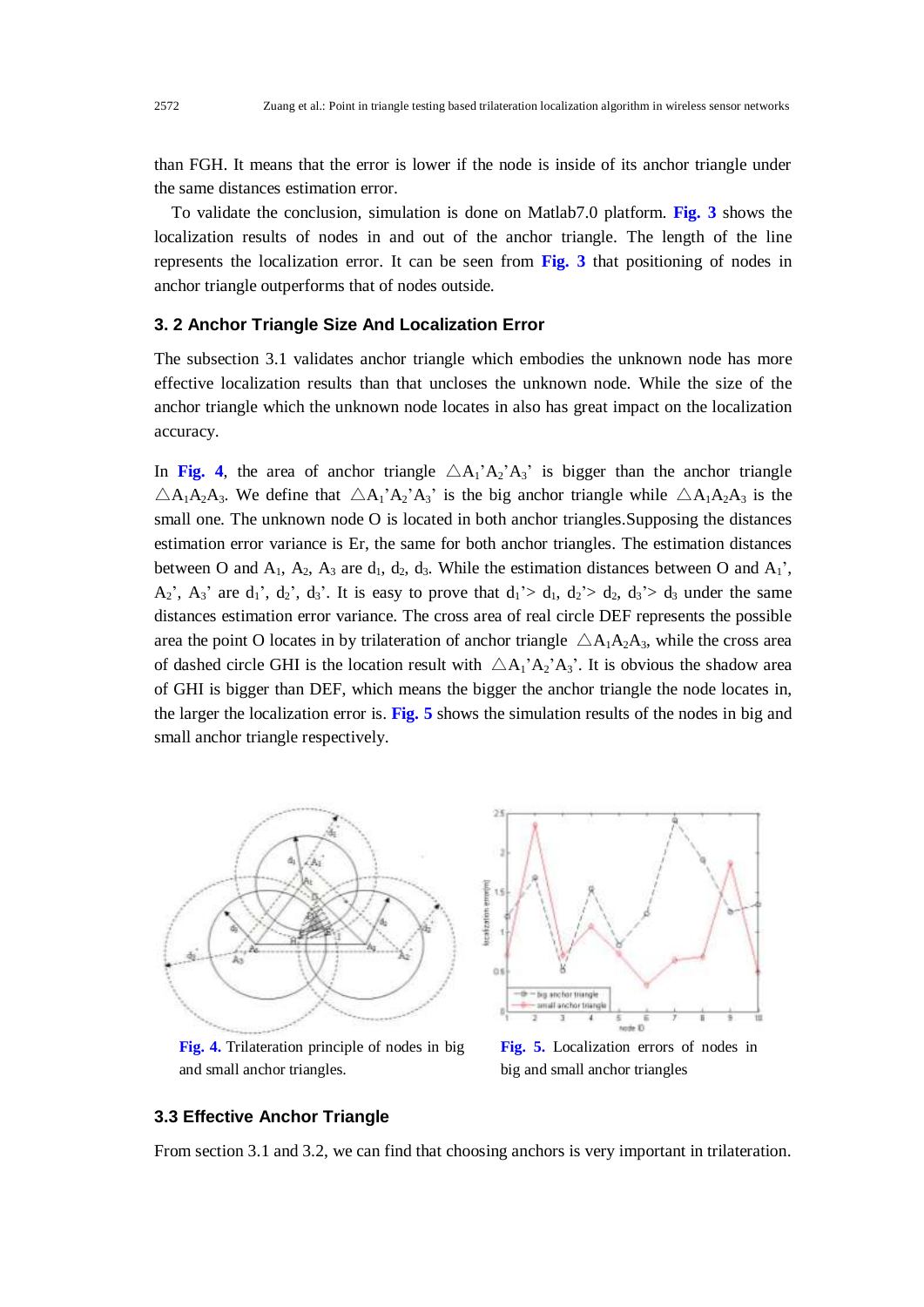**Definition 2: effective anchor triangle.** The smallest anchor triangle of the anchor triangles which embody the unknown node is defined as its effective anchor triangle.

In trilateration algorithm, in order to reduce the localization errors, the effective anchor triangle should be chosen to locate the position of the unknown node. We note that effective anchor triangle is a triangle that the unknown node locates in. The problem is how to judge whether a point with unknown position is inside an anchor triangle. In the next section, we describe point in triangle testing based on distances algorithm and discuss the performances of this PIT testing method in WSNs.

# **4. Point In Triangle Testing Based On Distance(PITD)**

A traditional way to check if a point is in a triangle is to check if the point and the centroid of the triangle  $\triangle$ ABC are at the same side of line AB, AC and BC simultaneously. If they satisfy the condition synchronously, the point is inside the triangle. Otherwise it is not. It works, but it requires the coordinates of the point. While in WSNs, the point to check is the unknown node whose coordinates are unknown.

To perform the PIT testing under this circumstance, Tian He proposes Approximation PIT(APIT) in [8]. The basic idea behind APIT is to use the neighbor information to emulate the node movement. The algorithm introduces RSSI technique to decide whether a node is further away from an anchor node compared with its neighbor nodes. The accuracy of APIT largely depends on the average neighbors(ANB, Average number of neighbor nodes for all sensor nodes. It is also defined as connectivity).To reduce out-to-in and in-to-out errors of APIT, Zhou et al. in [28] analyze the reasons for APIT testing errors and present two improvements. In [29], an improved APIT based on direction searching is proposed. The improved algorithm solve the problem of low accuracy in sparse network for APIT but it introduces an extra searching direction node. We further study the characteristics of trilateration and find that the distances information which are estimated for trilateration can be used in PIT to reduce the testing error. So, Point In Triangle testing based on Distance(PITD) algorithm is presented in the paper.

In the following subsections, the base principle of PITD is analyzed and the pseudo code of PITD is described firstly. And then the performances of PITD are compared with APIT.

## **4. 1 PITD Algorithm**

It is obvious that the geometric relation of anchors significantly affect the localization accuracy. In [22], quality of trilateration, a fine grained method, is presented to provide a quantitative evaluation of different forms of trilateration. It is proved in the paper the estimation positions are separated around the node to be located in trilateration under noisy distances measurement. From this conclusion, we can conclude that the estimation position and the real coordinates of the node have almost the same geometric relationship with the anchor triangle. Thus, in order to check whether the unknown node is in the anchor triangle, the coordinates of the node can be estimated by trilateration firstly. Then the estimated coordinates are used to perform the PIT testing with the traditional way. The test results can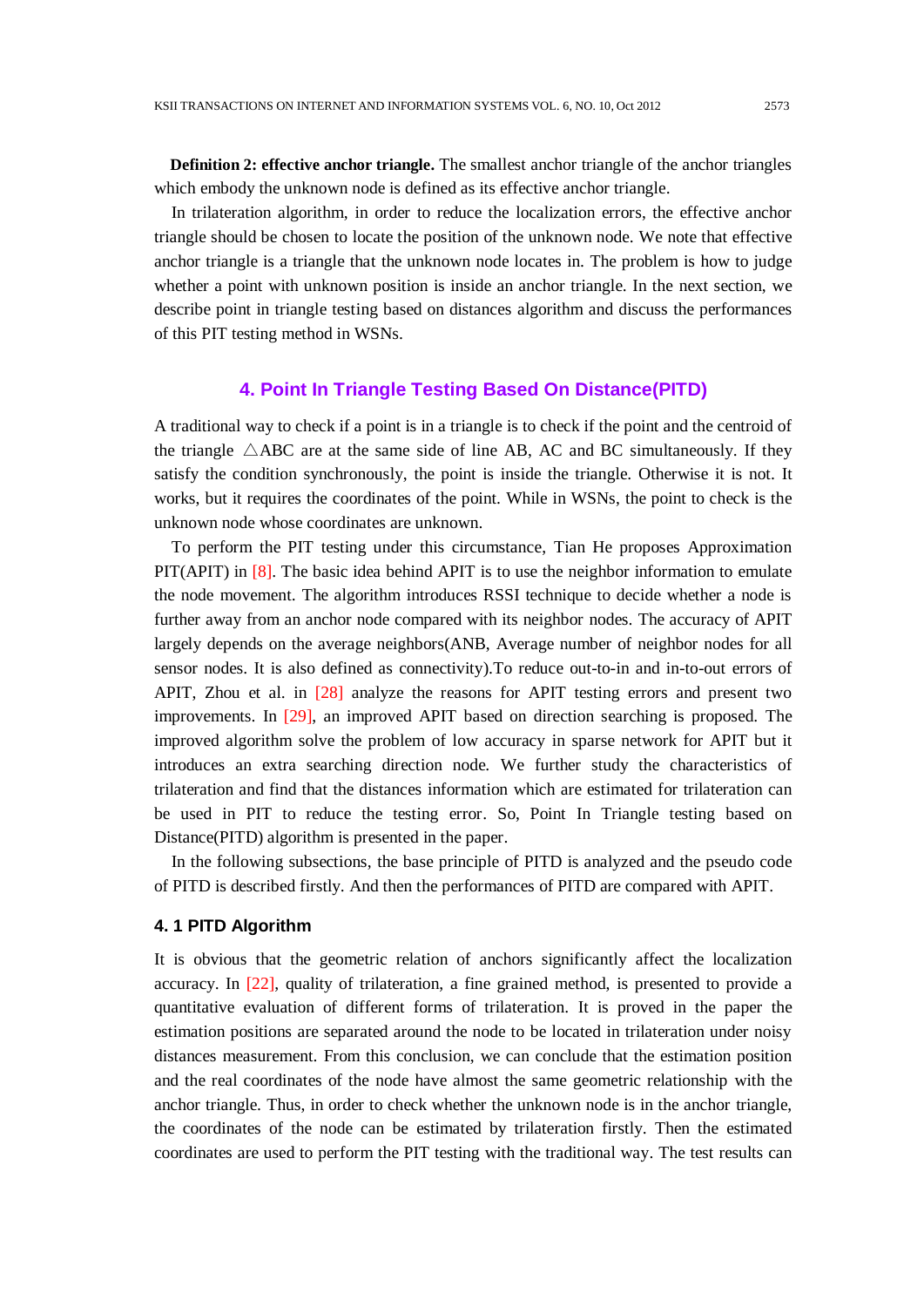be considered as the results of the unknown node. Unlike APIT, the testing errors of which largely depend on the node density of the network, the testing accuracy of PITD is greatly affected by the distances estimation errors.

The pseudo code of the PITD algorithm is as follows:

**Algorithm 1:Point In Triangle testing based on Distances(PITD)**

Input:

1) The coordinates of vertexes for the anchor triangle.

2) The estimated distances from the unknown node to each vertex of the anchor triangle. Output:

The flag whether the unknown node is in or out of the anchor triangle.

Procedure:

1:for (each anchor triangle)

2:Estimate the position of the unknown node with trilateration. Supposing the coordinates of the estimated position is Pxy.

3:Compute the centroid Cxy of the anchor triangle.

- 4: if Pxy and Cxy are at the same side of line AB, BC and AC simultaneously
- 5: Point is inside of the triangle.
- 6: else
- 7: Point is outside of the triangle.
- 8: endif

9:end for

## **4. 2 Performance Evaluation Of PITD**

We consider a static network with 3 anchors and 100 nodes which are randomly placed in a 20x20 rectangular terrain. The simulation scene is the same as the scene displayed in Fig. 3. All the nodes are in the communication radius of each anchor. The communication radius is 30. Supposing the distances measurement errors are still modeled as an indepent Gaussian random distribution with zero mean and variance Er. Point in triangle testing is completed by the algorithm PITD and APIT both.

The simulation results are shown in **Fig. 6**. The PIT testing errors include out-to-in and in-to-out errors. **Fig. 6(a)** shows the results with the average neighbors(ANB)varying from 16 to 48 under the distances estimation error variance Er=0.1. As for PITD algorithm, The error percentage stays almost constant, around 10%, under the same distances estimation errors because the accuracy of PITD does not depend on the node density. While the testing errors of APIT reduce with the increase of nodes, which is consistent with the characteristics of APIT analyzed in section 4.1. Obviously, PITD outperforms APIT. In **Fig. 6(b)**, the number of nodes is a constant while the distances estimation error variable Er varies from 0.1 to 0.5. From the figure, we can conclude that APIT is not sensitive to the distances estimation errors. While for the PITD algorithm, the testing errors increase with the increase of the distances estimation errors. But the testing errors are still lower than that of APIT.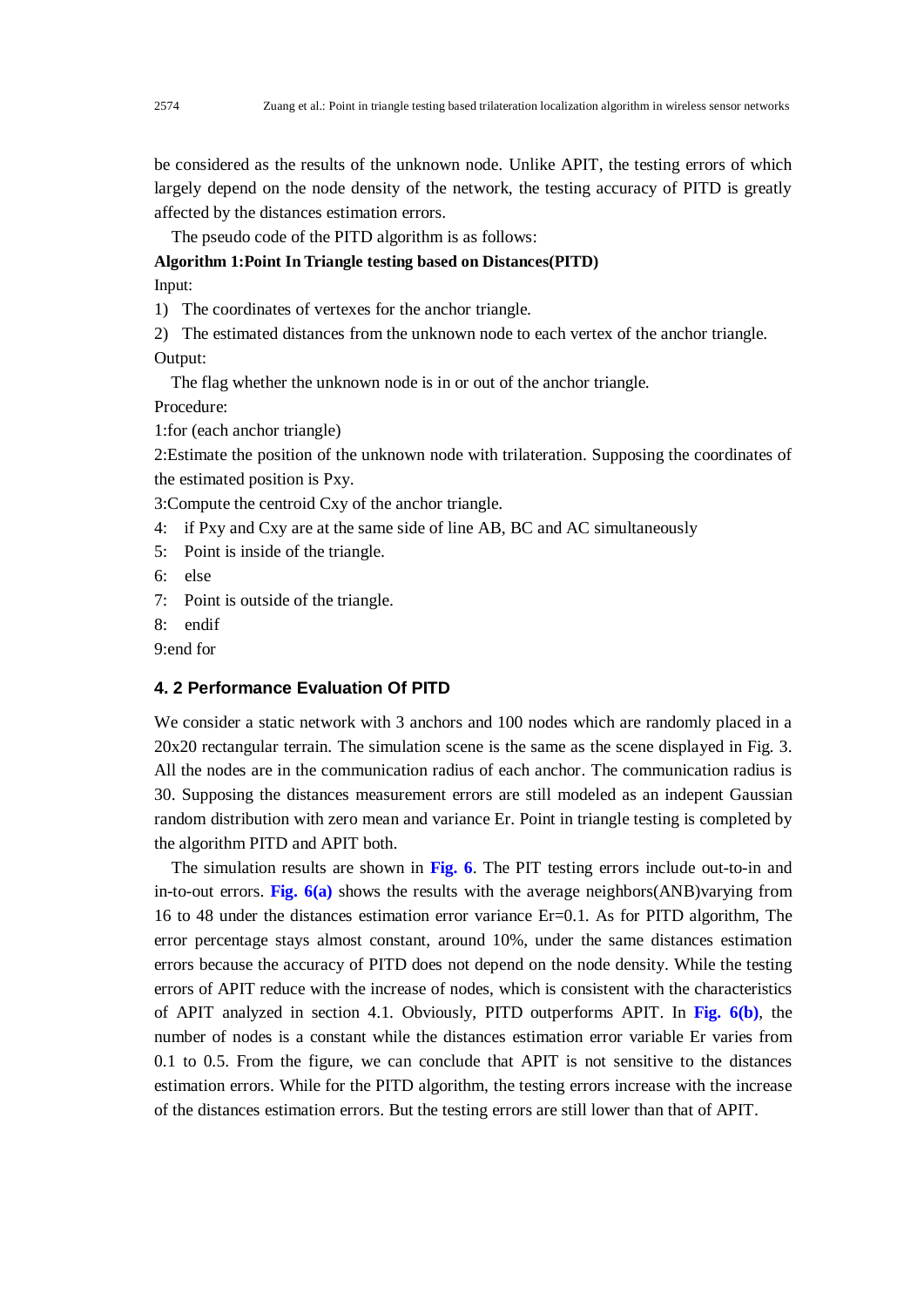

# **5. TPITL Algorithm**

In this section, we describe our novel TPITL algorithm. The network assumptions for this algorithm are as follows:

(1)All sensor nodes are randomly placed. Each node supports a distance estimation measurement technique, RSSI for example, to estimate the distances to their neighbor nodes. (2)All sensor nodes have the same communication radius R.

#### **5.1 Algorithm Description**

In TPITL algorithm, the key procedure is to find the effective anchor triangle of the unknown node for trilateration. In order to find the effective anchor triangle, all anchor triangles for the node should be developed at first. The point in triangle testing is then performed for the unknown node to select the anchor triangles which the node locates in. After the anchor triangles the node locates in are found, the smallest area one of them is the effective anchor triangle. The detailed processes are as follows:

#### **(1)Distances estimation for the unknown nodes**

In trilateration, distances estimation is necessary. Comparing with indirectly distances estimation schemes, RSSI technique is more precise. Meanwhile unlike other directly estimation schemes it needn't extra hardware. Thus RSSI technique is used to estimate the distances from the unknown nodes to their neighbor anchor nodes in the algorithm.

Supposing the channel fading model complies to Okumura-Hata model. Assuming the power at a node  $d_0$  meters away from the transmitter is  $PL_0$  dBm, the power where *d* meters to the transmitter is<sup>[30]</sup>:

$$
PL_d = PL_0 - 10\alpha \lg \frac{d}{d_0} + X_\sigma \tag{1}
$$

Where  $\alpha$  is the RF channel attenuation exponent. The value of  $\alpha$  equals 2 in free space and varies from 3 to 6 in town and suburb.  $X_{\sigma}$  is an random variable with the standard variance σ.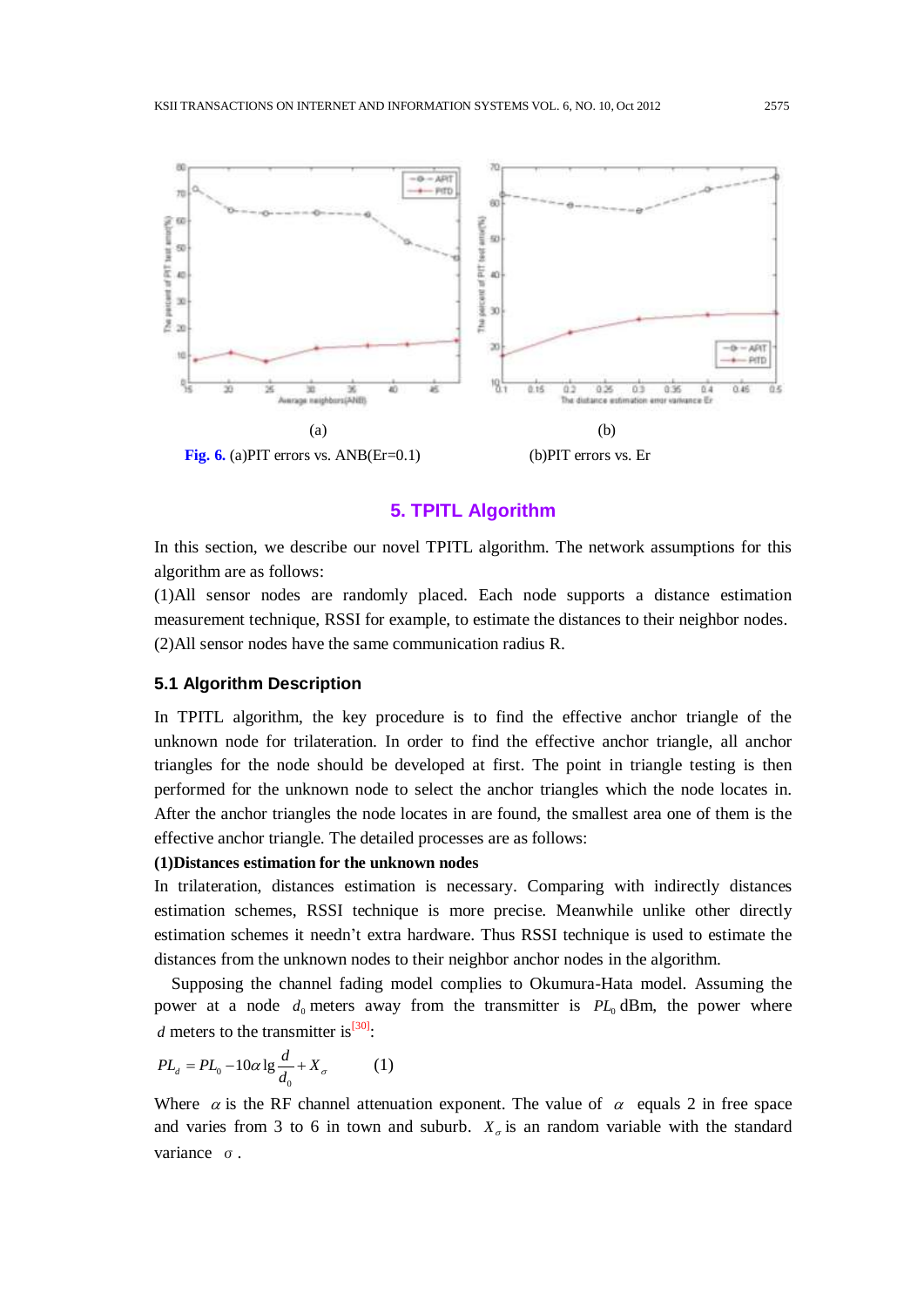# **(2)Anchor triangles composition and PIT testing**

Supposing there are  $N$  neighbor anchors for the unknown node. Any three of them are combined to compose an anchor triangle. Thus there are  $C_N^3$  anchor triangles. Then the unknown node is used to test which anchor triangles it locates in. PITD is introduced to perform the PIT testing. Supposing there are T anchor triangles the node locates in.

#### **(3)Determination of effective anchor triangle**

Among the T anchor triangles, the smallest area one of them is the effective anchor triangle. To reduce the compute complexity of the algorithm, the sums of the distances from the unknown node to the vertexes of each anchor triangle are saved. Then the smallest sum is considered to reflect the area of the corresponding anchor triangle as the smallest one.

## **(4)Positioning for the unknown node**

The unknown node estimates its position using the vertexes of the effective anchor triangle with trilateration.

It is necessary to mention that maybe the effective anchor triangle for some node does not exit at all. Node of this kind is defined as orphan node. The orphan node may be caused by two reasons. One is that there are less than three neighbor anchors so that there is no anchor triangle for the unkown node at all. The other reason is that the unknown node is outside of all anchor triangles. In TPITL, for the former case, the position is estimated with the average coordinates of the neighbor anchors. For the latter one, the position is determined by multilateration instead of trilateration. The pseudo code for the algorithm is as follows:

# **Algorithm 2: Trilateration based on Point In Triangle testing Localization algorithm(TPITL)**

Input:

1) The coordinates matrix for the neighbor anchors of the unknown node.

2) The estimated distances matrix from the unknown node to the neighbor anchors. Output:

The estimation position for the unknown node.

Procedure:

1: if the number of Neighbor anchors for the unknown node  $N \geq 3$ 

- 2: Choose any three of the N anchors as the vertexes of the anchor triangle Ti.
- 3: for (each anchor triangle Ti)
- 4: Test whether the unknown node is in the anchor triangle via proposed PITD.
- 5: if (the unknown node is in the anchor triangle)
- 6: Add Ti to the anchor triangle set ET.
- 7: endif
- 8: endfor
- 9: if( ET is not empty)
- 10: Find the smallest triangle Te in the anchor triangle set ET.
- 11: Estimate the position for the unknown node with trilateration by using the vertexes of
- Te.
- 12: else
- 13: Estimate the position with multilateration.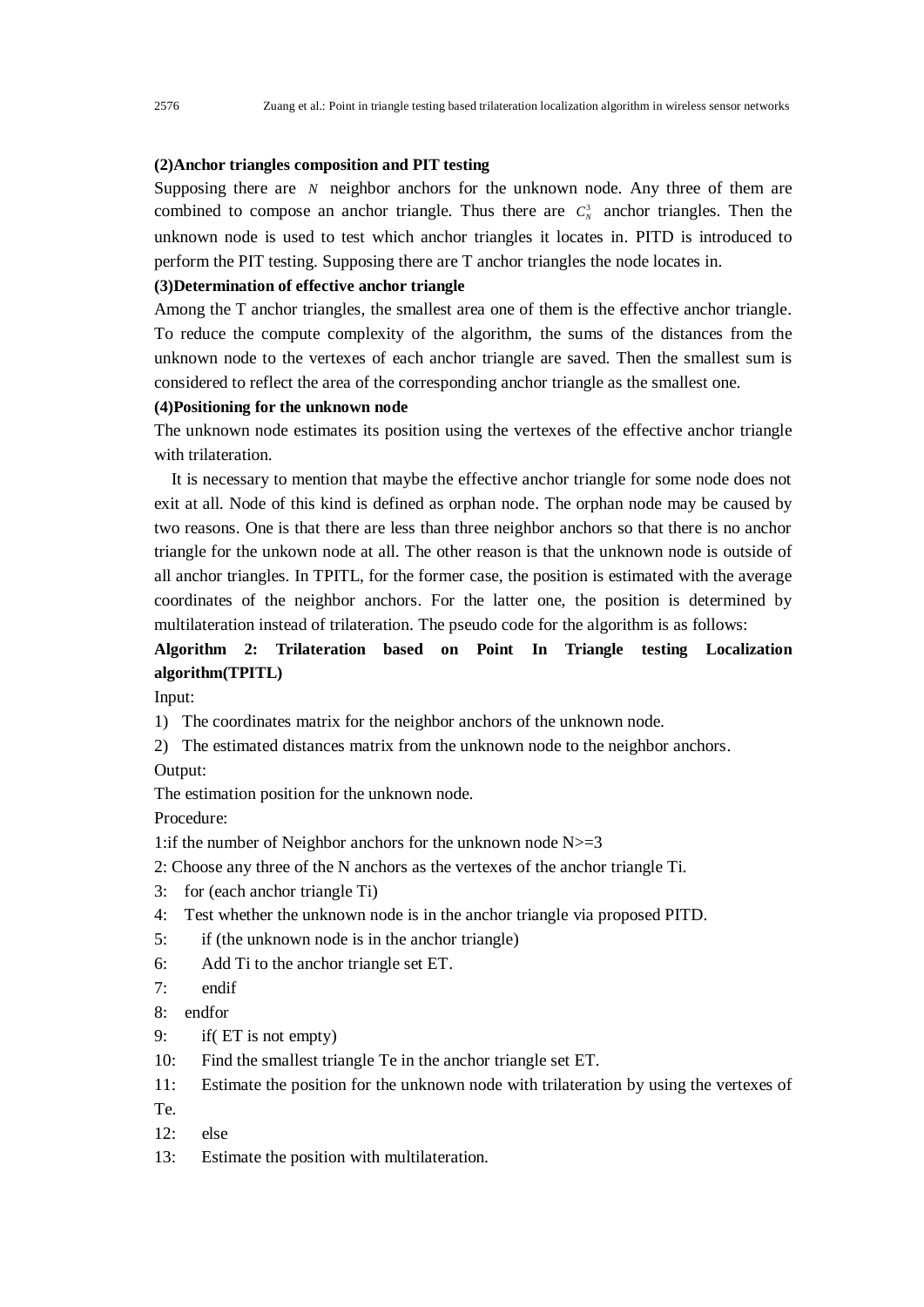14: endif

 $15$ <sup>c</sup> else

16: The average coordinates of the anchors are the estimation coordinates for the node. 17:endif

## **5.2 Localization Refinement**

To enhance the localization accuracy of orphan nodes, TPITL is improved by introducing pseudo-anchors. Pseudo-anchor node is the unknown node that is located with effective anchor triangle before locating the orphan nodes. In localization refinement step, all neighbor nodes of the orphan node, including neighbor anchor nodes and neighbor pseudo-anchor nodes are collected to compose anchor triangles. Thus the effective anchor triangle may be found out among the anchor triangles. If not, the step is iterated until the effective anchor triangle for the orphan node is constructed.

**Fig. 7** shows the principle of the localization refinement. Nodes 1, 2 and 3 are orphan nodes. Take orphan node 1 for example. The black broken line represents the localization error before refinement and the real one represents the localization error after refinement. In refinement, the neighbor unknown nodes 4, 5 and 6 are upgraded as the pseudo-anchor. Then nodes 4, 5 and 6 are added to the neighbor anchors for node 1 to compose anchor triangles. Thus effective anchor triangle is constructed to locate node 1. Results show than the localization errors for orphan nodes are reduced after refinement.

Localization refinement increases the localization accuracy but it introduces additional communication and computation cost.



**Fig. 7.** Refinement

# **6. Performances Evaluation**

Simulation is implemented on Matlab7.0 platform to verify the effectiveness of the proposed algorithm.

#### **6.1 Simulation Settings And System Parameters**

This section describes the simulation settings and system parameters used in our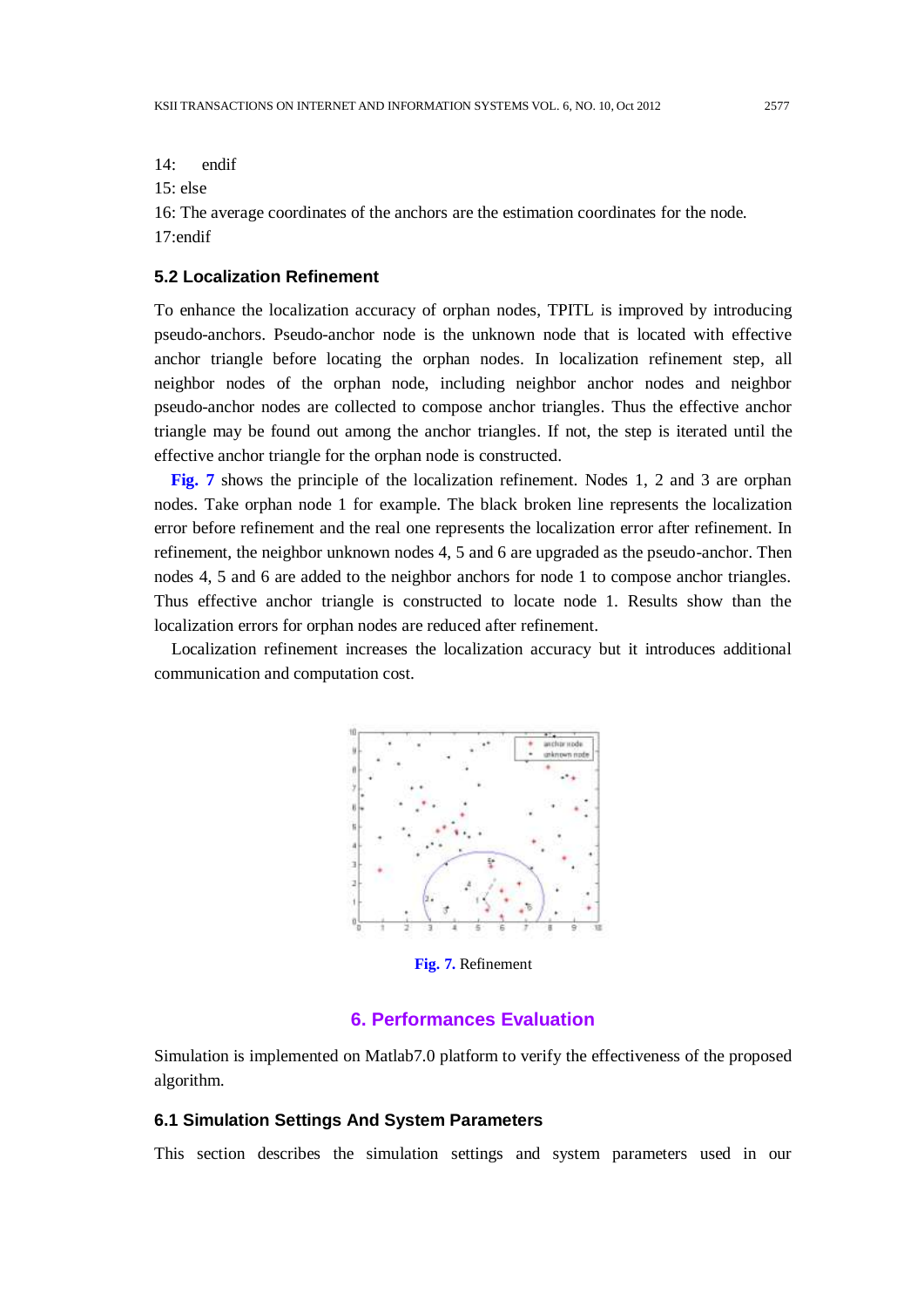evaluation.The performances of algorithms Centroid Localization(CL), Multilateration Localization(ML) and TPITL are compared in the experiments. Both CL and ML use all neighbor anchors of the unknown node for localization. The proposed TPITL only uses the three optimized anchors. CL is range-free while TPITL and ML are range-based. The comparison among them are representative.

#### **6.1.1 Radio Model**

Equation 1 in subsection 5.1 assumes that a perfect circular radio model exists. But in real WSNs environment this assumption is invalid. In [31], Zhou ea al. introduce a more

accuracy model, Radio Irregularity Model(RIM). The model is defined by equation 2.  
\n
$$
K_i = \begin{cases} 1 & , i = 0 \\ K_{i-1} + Rand \times DOI, 0 < i < 360, |K_0 - K_{359}| \le DOI, i \in N \end{cases}
$$
\n(2)

Thus modified radio model is

$$
PL_a = PL_0 - 10\alpha \lg \frac{dK_i}{d_0} + X_\sigma \tag{3}
$$

The parameter DOI(Degree Of Irregularity) is used to denote the irregularity of the radio pattern. When DOI is zero, there is no rang variation, resulting in a perfectly circular radio model, as shown in equation 1. To make sure that our simulation is close to real WSNs scene, the modified model equation 3 is used in our evaluation.

#### **6.1.2 System Parameters**

In our simulation, all nodes are randomly placed in a 10x10 rectangular terrain. Assuming that all nodes have RSSI function. Anchor nodes are randomly selected. The system-wide parameters which directly affect the localization errors are described as follows:

**Anchor Node number(AN):** The number of anchor nodes.

**Total Node number(TN):**The number of all sensor nodes in the scene including anchor nodes and unknown nodes.

**Anchor Percentage(AP):**The number of anchor nodes divided by the total number of nodes. The value can be calculated by the two parameters described using the formula:  $AP = AN$ /TN. This parameter is changed by the variation of anchor node number(AN) in our simulation.

**Communication Radius(R):**The farthest distance a node radio reaches. Assuming that all nodes have the same communication radius R in our simulation.

**Degree Of Irregularity(DOI):**DOI is defined as the maximum radio range variation per unit degree change in direction of radio pattern irregularity.

In our evaluation, the metric for comparison is localization estimation error. All estimation errors are related errors, which means the errors are normalized to unite of R. Simulations are implemented 10 times or more for average.

#### **6.2 Simulation Results And Analysis**

The simulation results from different system configurations are explored. We have conducted a variety of experiments to cover a wide range of conditions including varying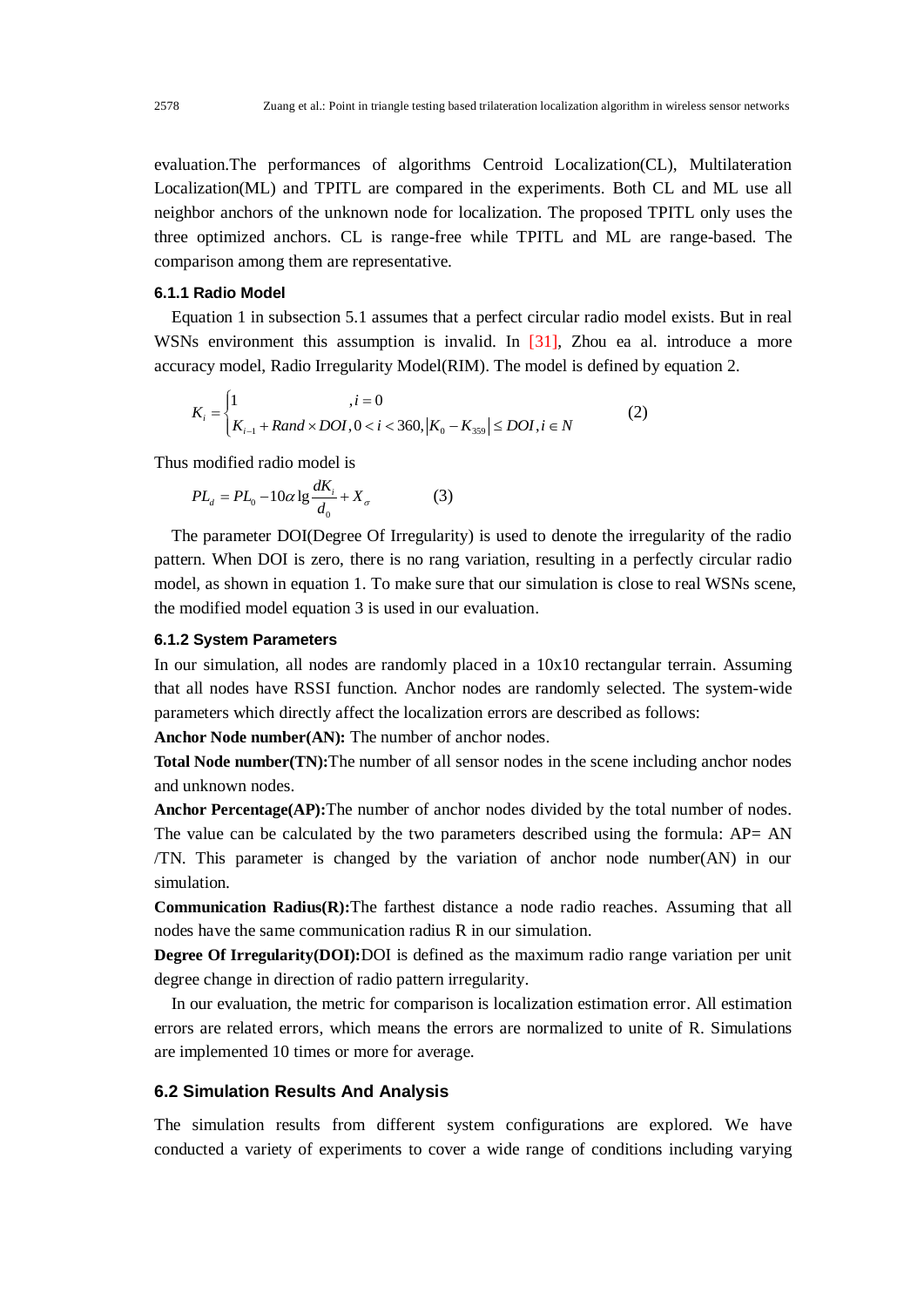1)Anchor Percentage (AP)2)Communication Radius R 3)The number of total node(TN) 4)DOI. The localization errors before and after refinement are compared. Finally the algorithm complexity is analyzed.

#### **6.2.1 Localization Accuracy When Varying AP**

In this experiment, we study the effect of anchor percentage on the location errors. **Fig. 8**  shows the results with TN=80 and DOI=0. **Fig. 8(a)** demonstrates that the estimation errors reduce as AP increases for all the three algorithms. Our proposed **TPITL algorithm** significantly outperforms the other two. However, TPITL is more sensitive to the addition of AP. Because for more anchors, more anchor triangles can be combined. Thus the optimized effective anchor triangle is used for trilateration in TPITL to improve the localization accuracy.

As the communication radius R increases from **Fig. 8(a)** R=4 to **Fig. 8(b)** R=5, the errors **of** the three algorithms reduce at the same anchor percentage. But the errors of ML and CL increase **in contrast** when the anchor percentage is above 30%. It means that too more anchors may introduce more estimation errors. As for TPITL, when AP is above 30%, the estimation **errors do** not increase with the increase of AP any more. So increasing AP is not an effective method for improving the accuracy of location when AP is already above an optimized value.



## **6.2.2 Localization Accuracy When Varying R**

**Fig. 9** explores the effect of communication radius R on the localization errors. The overall estimation errors decrease because more neighbor anchors are added to locate the unknown node as R increases. This can provide more position information for the algorithms. If R is too small, for example below 3.5, the location errors may reach as high as over 50%. As in **Fig. 9(b)**, the value of DOI setting 0.1, the accuracy of TPITL reduces compared with **Fig. 9(a)**, the DOI setting 0. This happens because of the irregular radio patterns of the transmitting model. But the errors do not increase so significantly for CL.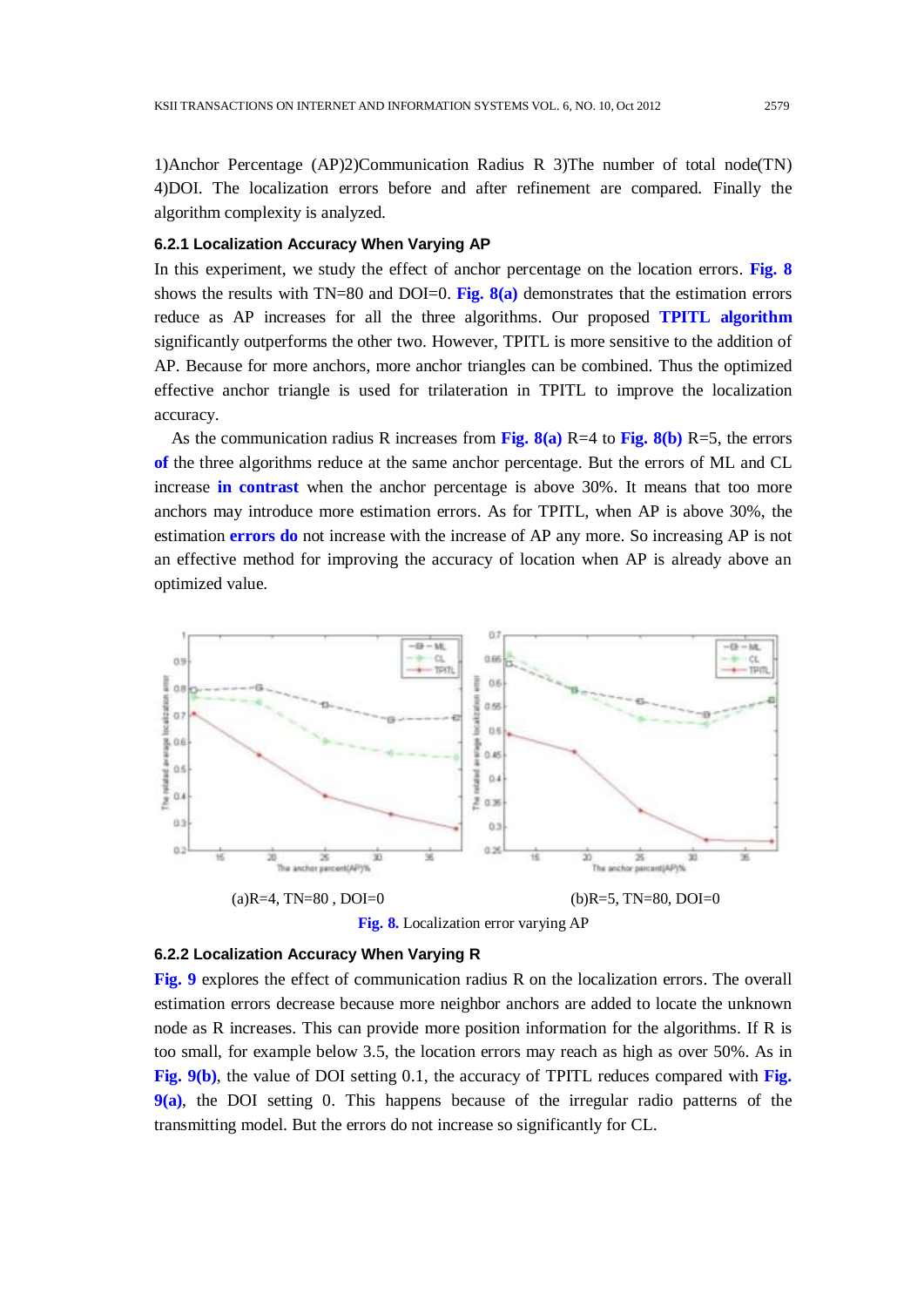

**Fig. 9.** Localization error varying R

#### **6.2.3 Localization Accuracy When Varying TN**

In this experiment, we analyze the effect of node number on the location accuracy. The results are displayed in **Fig.10**. For all the three algorithms, the location accuracy do not change distinctly and regularly with the increase of the total node. This is due to the fact that the variation of the node number mainly effects the node density of the scene. The value of node density does not impact evidently on the location accuracy of the three algorithms. But in all, TPITL is the most precise positioning algorithm among the three.

In **Fig. 10(b)**, there are 10 more anchors than that in **Fig. 10(a)**. As is analyzed in 6.2.1, with the increase of the AP above 30, the accuracy of ML and CL may decrease. The implication of this conclusion is also investigated in this experiment. We can see from **Fig. 10** the errors of ML and CL in **Fig. 10 (b)** are larger than that in **Fig. 10 (a)**. But the accuracy of TPITL is improved.



# **6.2.4 Localization Accuracy When Varying DOI**

**Fig. 11** explores the impact of irregular radio patterns on the location accuracy. For CL, the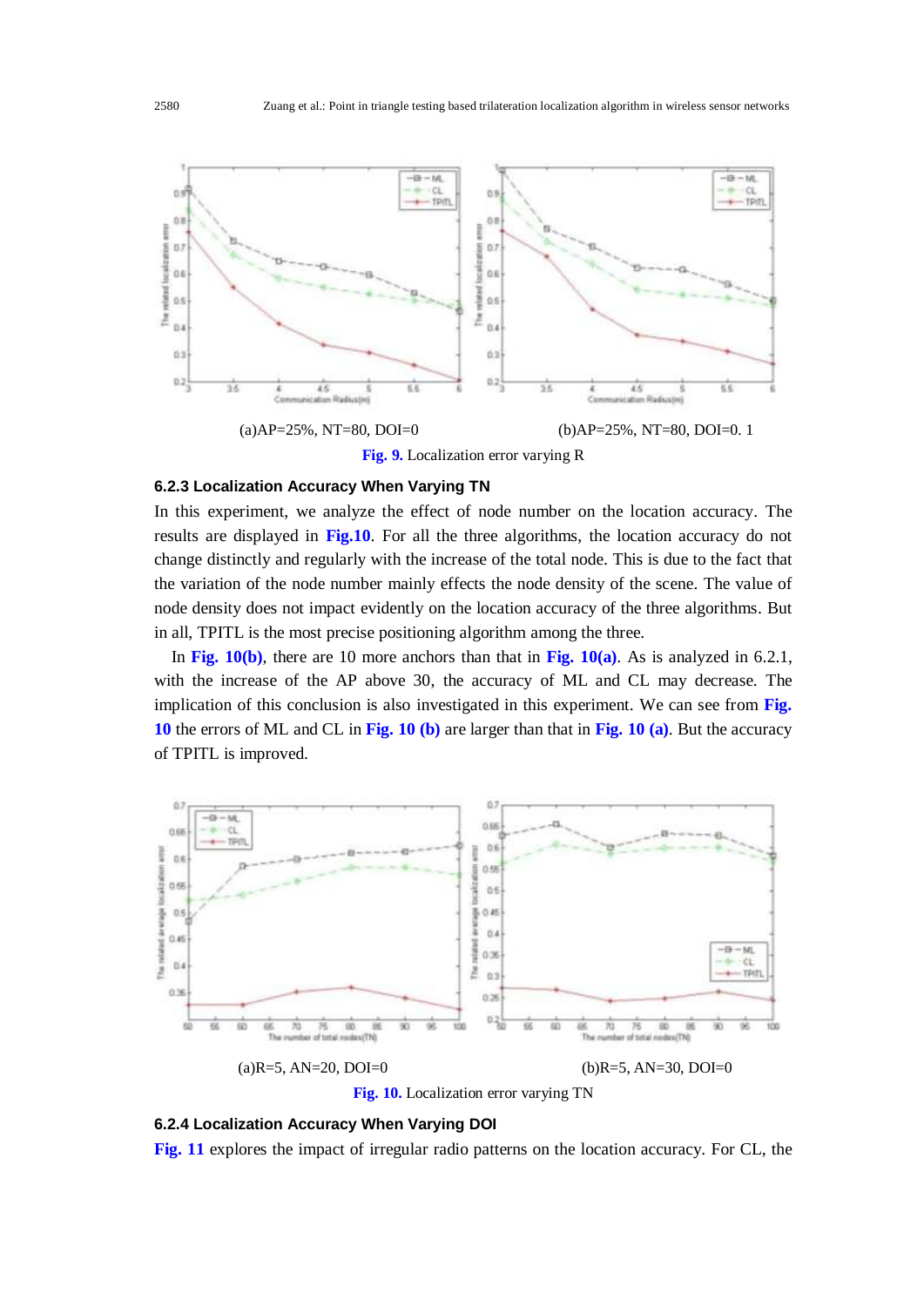location errors are nearly constant when varying DOI. Because CL is a range-free algorithm. It leads to the accuracy of CL independent on the distances estimation errors. The location results of ML change slightly with the increase of DOI because the distances estimation errors mildly affect the accuracy of multilateration. But for TPITL, the location errors increase evidently with the increase of DOI in Fig.  $11(b)$ , the communication radius R=4. This occurs because the distances estimation errors largely affect the PIT testing errors and the accuracy of trilateration in TPITL. While in **Fig. 11(b)**, the radius is 5, larger than that in **Fig. 11(a)**. This results in less sensitivity to DOI for TPITL.



**Fig. 11.** Localization error varying DOI







**Fig. 12**. Localization error and orphan nodes before and after refinement(R=5,TN=100,DOI=0) In **Fig. 12**, localization error before and after refinement is compared. It is obviously seen from **Fig. 12(a)** that the localization errors after refinement are lower than the errors before refinement. The errors reduced by refinement are displayed in **Fig. 12(b)**. **Fig. 12(b)** is a double y axis figure. The real line and the right y axis show the errors reduced. The broken line and the left axis show the number of orphan nodes. From the figure we can find that as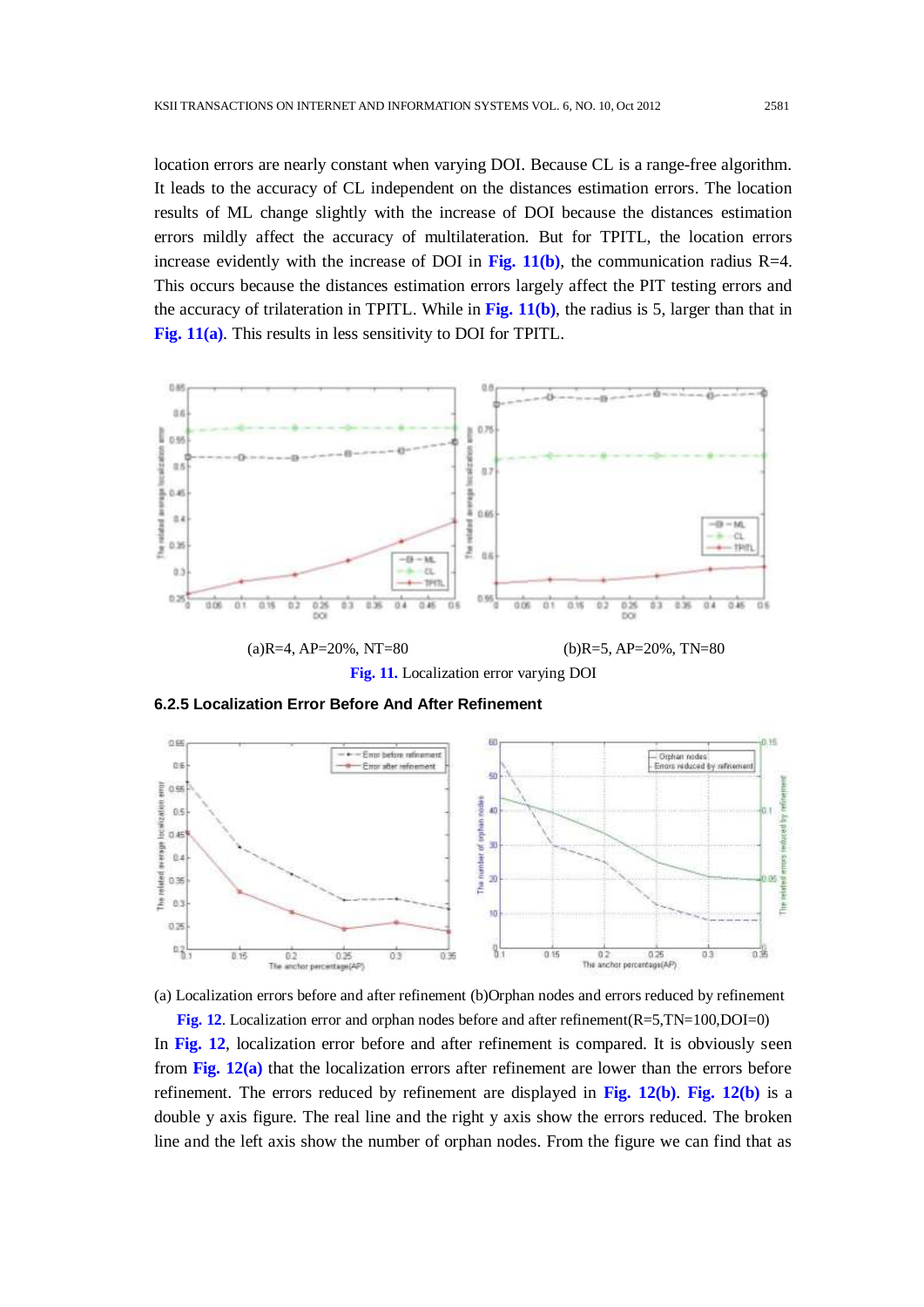AP increases, both the number of orphan nodes and the errors reduced by refinement decrease. This is because there are more anchors and thus more unknown nodes can be located by TPITL. So the number of orphan nodes decrease and meanwhile the errors reduced by refinement decrease with less orphan nodes.

#### **6. 3 Algorithm Complexity Analysis**

Among the three algorithms, CL is the simplest one. It only needs the coordinates information of the neighbor anchors for the unknown node. And the position can be easily estimated by calculating the centroid of all the neighbor anchors. As for ML and TPITL, they require additional distances information between the unknown node and its neighbor anchors. So, the communication overhead of ML and TPITL are the same. In TIPITL, the estimation position is computed through more complex calculation. Firstly all the anchor triangles are constructed and the area of each is calculated. Then PIT testing is implemented and the smallest one is searched.

Supposing there are *N* unknown nodes and  $M_i$  ( $i = 1, 2...N$ ) neighbor anchors for the ith unknown node. The communication and computation cost are listed in **Table 1**. The metric for communication cost is the packages sent between nodes. The computation cost scale is the times the addition and multiplication implemented. In the table,  $A(p)$  and  $M(q)$  represent *p* times of additions and *q* times of multiplications.

| Algorithms | Communication cost      | Computation cost                                |
|------------|-------------------------|-------------------------------------------------|
| CL         | $O(N^2)$                | $A(\sum M_i)$<br>$i=1$                          |
| ML         | $O(N^2) + \sum^{N} M_i$ | $\sum \{A[6*(M_i-1)]+M[7*(M_i-1)^2]\}$<br>$i=1$ |
| TPITL      | $O(N^2) + \sum M_i$     | $\sum {C_{Mi}^3 [A(12) + M(28)]}$<br>$i=1$      |

**Table 1**. Algorithm complexity

# **7. Conclusion And Outlook**

In order to improve the location accuracy in WSNs, a novel algorithm based on trilateration named TPITL is proposed in the paper. Unlike the traditional trilateration location algorithm, which chooses the neighbor anchor nodes randomly for positioning, the TPITL algorithm chooses three special neighbor anchors for trilateration. The three special anchors compose the smallest anchor triangle among all of the anchor triangles which the unknown node locates in, and the smallest anchor triangle is named effective anchor triangle in the paper.To select the vertexes of the effective anchor triangle, we propose PITD method. The distances information which are applied in trilateration, are used in PIT testing to reduce the PIT testing errors and thus the location accuracy is improved.

Simulation results show that our proposed TPITL algorithm significantly outperforms the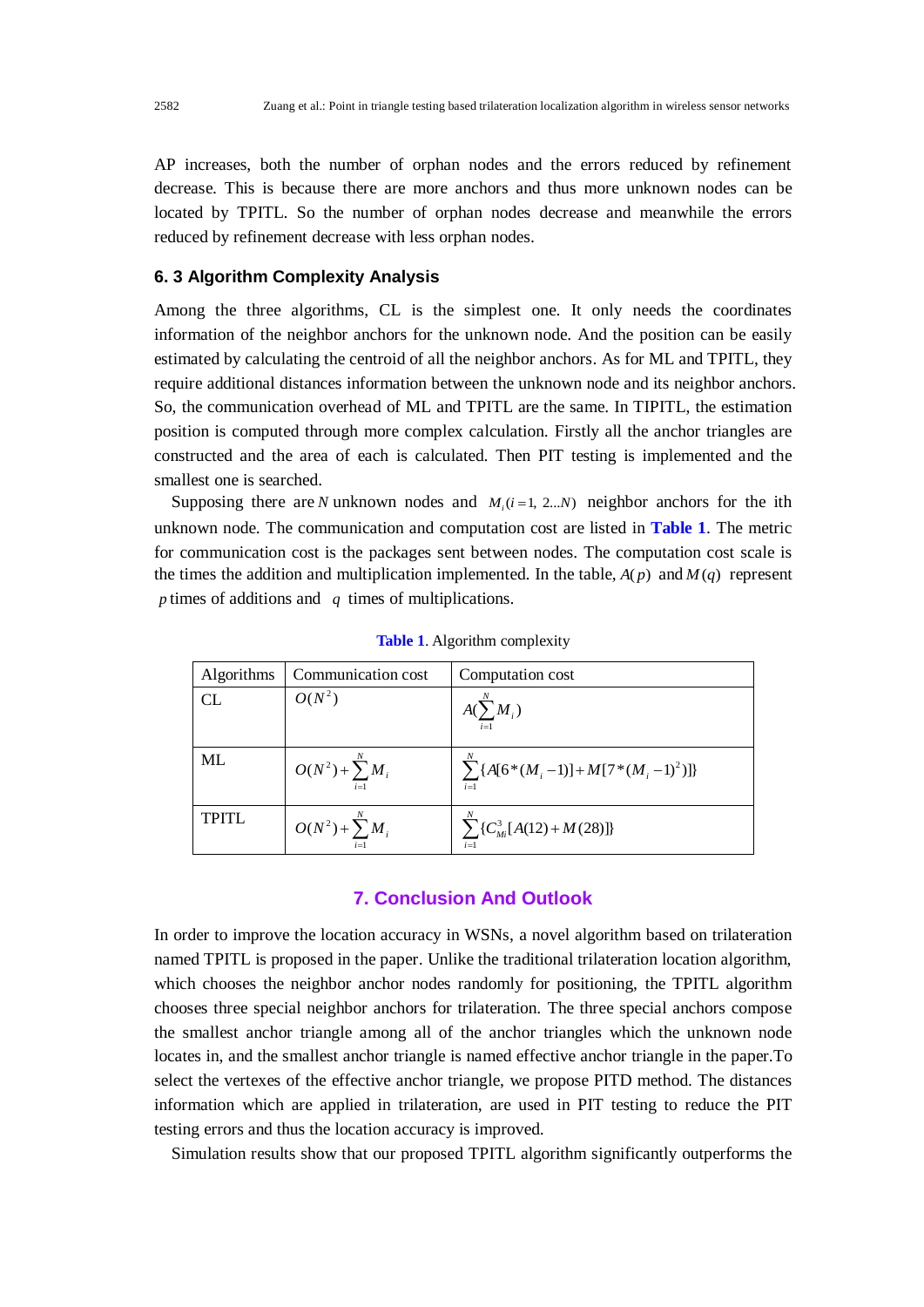related algorithms CL and ML. Nevertheless, the improvement of the location accuracy is at the cost of additional communication and computation overhead. Reducing the complexity and studying the effect of distances estimation errors on location accuracy in the proposed algorithm are the future work.

## **Appendix A**

In Fig. 2, supposing the real distances between  $O_1$  and  $A_1$ ,  $A_2$ ,  $A_3$  are  $d_{11}$ ,  $d_{12}$ ,  $d_{13}$  separately. The real distances between  $O_2$  and  $A_1$ ,  $A_2$ ,  $A_3$  are  $d_{21}$ ,  $d_{22}$ ,  $d_{23}$ . The estimation distances between  $O_1$  and  $A_1$ ,  $A_2$ ,  $A_3$  are  $d_1$ ,  $d_2$ ,  $d_3$ . The estimation distances between  $O_2$  and  $A_1$ ,  $A_2$ ,  $A_3$ are  $d_1$ ',  $d_2$ ',  $d_3$ '.  $O_1O_2$  is symmetric about line  $A_1A_2$ , so

 $d_{11}= d_{21}$ ,  $d_{12}=d_{22}$ ,

The distances estimation error variance for  $O_1$  and  $O_2$  are both Er. Then

 $d_1 = d_{11} + d_{11} * Er * N(0, 1), \quad d_1' = d_{21} + d_{21} * Er * N(0, 1)$ 

It is easy to see that  $dl = dl'$ . There is the same result for A2, that is  $d_2 = d_2'$ .

For anchor  $A_3$ ,

 $d_3 = d_{13} + d_{13} * Er^*N(0, 1), \quad d_3' = d_{23} + d_{23} * Er^*N(0, 1).$ 

It is obviously that  $d_{23} > d_{13}$ , So  $d_3 > d_3$ .

In Fig. 2, the positioning area of  $O<sub>1</sub>$  is the intersecting of the real circulars while the location of  $O_2$  is showed by the intersecting of the dashed circulars. The real circular  $A_1$  and the dashed circular  $A_1$  are superimposed because  $d_1 = d_1'$ . It is the same for  $A_2$ . The real circular  $A_3$  is included in the dashed circular  $A_3$  because  $d_3 > d_3$ . So the cross area of real circulars DEF is included in the cross area of the dashed circulars FGH, which means the area of DEF is smaller than that of FGH.

## **References**

- [1] C. Y. Chong, S. Kumar, "Sensor networks: evolution, opportunities, and challenges, " in *Proc. of the IEEE*,vol.91,no.8,pp.1247-1256,August 2003. [Article\(CrossRefLink\).](http://dx.doi.org/10.1109/JPROC.2003.814918)
- [2] J. Arias, Aitzol Zuloaga et al., "Malguki: an RSSI based ad hoc location algorithm," in *Micro processors and Micro systems*, vol.28, pp.403-409, 2004. [Article\(CrossRefLink\).](http://dx.doi.org/10.1016/j.micpro.2004.03.001)
- [3] B. H. Wellenhoff, H. Lichtenegger, J. Collins, *Global Positioning System: Theory and Practice, fourthed*, Springer-Verlag, 1997. [Article \(CrossRef Link\).](http://www.abebooks.co.uk/9783211828397/Global-Positioning-System-Theory-Practice-3211828397/plp)
- [4] N. B. Priyantha, A. Chakraborty, H. Balakrishnan, "The cricket location-support system, "in  $6<sup>th</sup>$ *ACM International Conference on Mobile Computing and Networking*, pp.32-43, August 2000. [Article\(CrossRefLink\).](http://dx.doi.org/10.1145/345910.345917)
- [5] Niculescu D, Nath B, "Ad-Hoc positioning systems (APS), "in *Proc. of the 2001 IEEE Global Telecommunications Conf.*, pp.2926-2931, 2001. [Article \(CrossRef Link\).](http://ieeexplore.ieee.org/xpl/articleDetails.jsp?tp=&arnumber=965964&contentType=Conference+Publications&matchBoolean%3Dtrue%26searchField%3DSearch_All%26queryText%3D%28%28p_Authors%3ANiculescu+D.%29+AND+p_Title%3Apositioning%29)
- [6] Avvides A, Park H, Srivastava MB, "The bits and flops of the N-Hop muiti-lateration primitive for node localization problems," in *Proc. of the Ist ACM International Workshop on Wireless Sensor Networks and Applications*, pp.112-121, 2002. [Article\(CrossRefLink\).](http://dx.doi.org/10.1145/570738.570755)
- [7] Savarese C, Rabaey JM, Beutel J, "Location in distributed ad-hoc wireless sensor network," in *Proc. of the 2001 IEEE Int'l Conf. on Acoustics Speech and Signal*, pp.2037-2040, 2001. [Article \(CrossRef Link\).](http://dx.doi.org/doi:10.1109/ICASSP.2001.940391)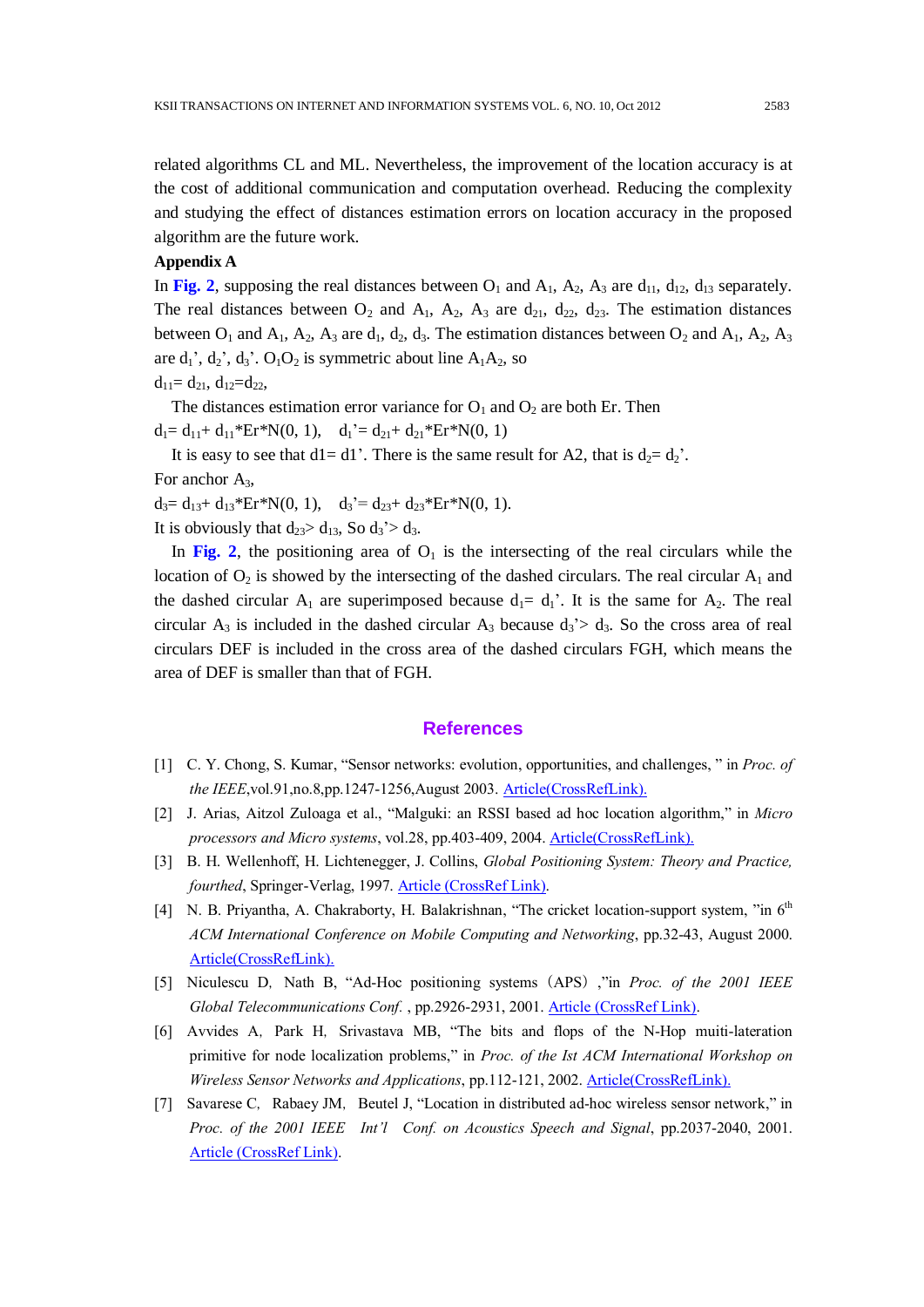- [8] He Tian, Huang Chengdu, Blum B M, et al., "Range-Free Localization schemes in Large Scale Networks,"in *Proc. of the 9thAnnual International Conference on Mobile Computing and Networking*, pp.81-95, 2003[. Article \(CrossRef Link\).](http://dx.doi.org/doi:10.1145/938985.938995)
- [9] DRAGO SNICULESCU and BADRI NATH, "DV based positioning in ad hoc networks," *Journal of Telecommunication Systems 22*, vol.22, no.1/4, pp. 267-280, 2003. [Article\(CrossRefLink\).](http://dx.doi.org/10.1023/A:1023403323460)
- [10] Y Shang, W Ruml, Y Zhang, "Localization from connectivity in sensor networks ," *IEEE Trans on Parallel and Distributed Systems*, vol.15, no.11, pp.961-973, 2004. [Article\(CrossRefLink\)](http://dx.doi.org/10.1109/TPDS.2004.67).
- [11] Radhika Nagpa, Howard Shrobe, Jonathan Bachrach, "Organizing a global coordinate system from local information on an Ad-Hoc sensor network," in *Proc. of the 2nd International Workshop on Information Processing in Sensor Networks*, pp.333-348, 2003. [Article \(CrossRef](http://dx.doi.org/10.1007/3-540-36978-3_22)  [Link\).](http://dx.doi.org/10.1007/3-540-36978-3_22)
- [12] Bulusu N, Heidemann J, Estrin D, "GPS-less low-cost outdoor localization for very small devices," *IEEE Personal Communication Magazine*, vol.7, no.5, pp. 28-34, 200[0.Article](http://dx.doi.org/doi:10.1109/98.878533) [\(CrossRef Link\)](http://dx.doi.org/doi:10.1109/98.878533).
- [13] Santiago Mazuelas, Alfonso Bahillo et al., "Robust Indoor Positioning Provided by Real-Time RSSI Values in Unmodified WLAN Networks," *IEEE Journal of selected topics in signal processing*, vol.3, no.5, pp.821-831, 2009. [Article \(CrossRef Link\).](http://dx.doi.org/doi:10.1109/JSTSP.2009.2029191)
- [14] Anindya S. Paul, Eric A. Wan, "RSSI based Indoor Localization and Tracking Using Sigma-Point Kalman Smoothers," *IEEE Journal of selected topics in signal processing*, vol.3, no.5, pp. 860-873, 2009. [Article \(CrossRef Link\).](http://dx.doi.org/doi:10.1109/JSTSP.2009.2032309)
- [15] Ken-Ichi Itoh, Soichi Watanabe ea al, "Performance of Handoff Algorithm Based on Distance and RSSI Measurement," *IEEE Transactions on vehicular technology*, vol.51, no.6, pp. 1460-1468, 2002. [Article\(CrossRefLink\).](http://dx.doi.org/10.1109/TVT.2002.804866)
- [16] Radhika Nagpal, Howard Shrobe, "Organizing a Global Coordinate System from Localization information on an Ad Hoc Sensor Network,"in *Proc. of the 2nd international conference on Information processing in sensor networks*, pp. 1-16, 2003. [Article \(CrossRef Link\).](http://groups.csail.mit.edu/mac/projects/amorphous/papers/ipsn-2003-v5.pdf)
- [17] LIN J Z, CHEN X B, LIU H B, "Iterative algorithm for locating nodes in WSN based on modifying average hopping distances," *Journal on Communications*, vol.30, no.10, pp.107-113, 2009. [Article \(CrossRef Link\).](http://en.cnki.com.cn/Article_en/CJFDTOTAL-TXXB200910017.htm)
- [18] Wen-Hwa Liao, Kuei-Ping Shih, Yu-Chee Lee, "A localization protocol with adaptive power control in wireless sensor networks," *Computer Communications*, vol.31, pp. 2496-2504, 2008. [Article\(CrossRefLink\).](http://dx.doi.org/10.1016/j.comcom.2008.03.020)
- [19] N. Bulusu, J. Heidemann, and D. Estrin, "Gps-les low cost outdoor localization for very small devices," *IEEE Personal Communications Magazine*, vol.7, pp. 28-34, 2000.Article (CrossRef [Link\).](http://dx.doi.org/10.1109/98.878533)
- [20] Juan Liu, Ying Zhang, Feng Zha, "Robust Distributed Node Localization with Error Management," in *Proc. of ACM MobiHoc*, pp.250-261, 2006. [Article \(CrossRef Link\).](http://research.microsoft.com/en-us/um/people/zhao/pubs/ils-mobihoc06.pdf)
- [21] Zhang shaoping, "A novel iterative multilateral localization algorithm for wireless sensor networks," *Journal of networks*, vol.5, no.1, pp. 112-119, 2010[. Article \(CrossRef Link\).](http://dx.doi.org/doi:10.4304/jnw.5.1.112-119)
- [22] Yang Z, Liu Y, "Quality of trilateration: Confidence-based iterative localization," in *Proc. of IEEE ICDCS*, pp. 446-453, 2008[. Article \(CrossRef Link\).](http://dx.doi.org/doi:10.1109/ICDCS.2008.59)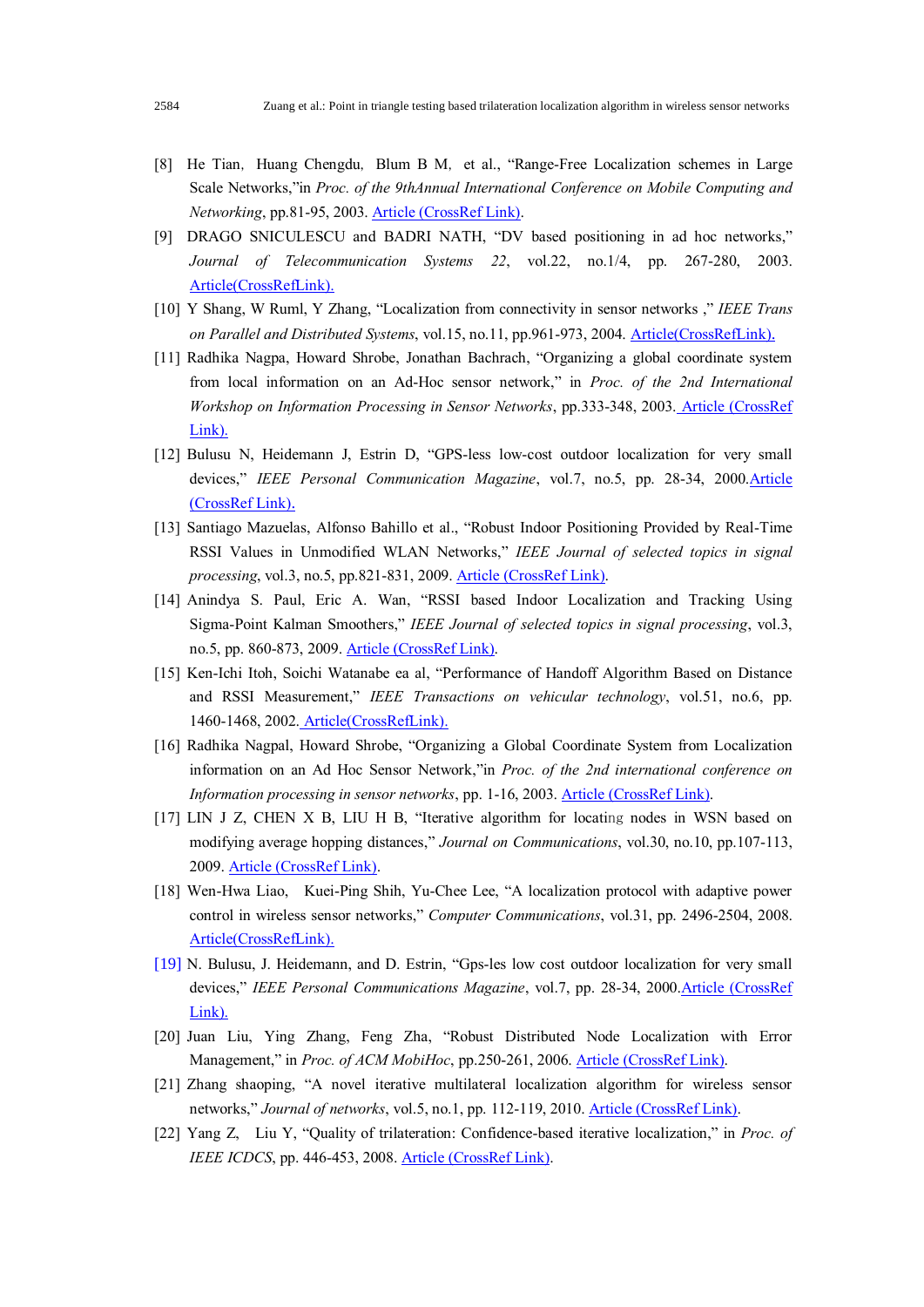- [23] Yibin Yu, Junying Gan, "Self-localization using alternating combination trilateration for sensor nodes,"*in Proc. of the Eighth International on Machine learning and Cybernetics*, pp.85-90, Jul 2009. [Article \(CrossRef Link\).](http://dx.doi.org/doi:10.1109/ICMLC.2009.5212512)
- [24] Shaobin Cai, Xi Li, Zhenguo Gao, Nianmin Yao, Ying Tian. "Modified Improved Alternating Combination Trilateration Algorithm with a Variable m," in *Proc. of 2008 International Muitsymposiums on Computer and Computational Sciences*, pp.98-101, 2008. [Article \(CrossRef](http://dx.doi.org/doi:10.1109/IMSCCS.2008.23)  [Link\).](http://dx.doi.org/doi:10.1109/IMSCCS.2008.23)
- [25] Junjie Chen, Wentao Ge, Lian Tao, "A weighted compensated localization algorithm of nodes in wireless sensor networks," in *Proc. of Third international Workshop on Advanced Computational Intelligence*, pp. 379-384, Aug 2010. [Article \(CrossRef Link\).](http://dx.doi.org/10.1109/IWACI.2010.5585131)
- [26] Wang Jian-guo, Wang Zhong-sheng, Zhang Ling, "An improved range-based localization algorithm in wireless sensor network," in *Proc. of 2011 4th International Conference on Biomedical Engineering and Informatics*, pp.2157-2161, 2011[. Article \(CrossRef Link\)](http://dx.doi.org/doi:10.1109/BMEI.2011.6098666)
- [27] V. P. Sadaphal, B. Jain, "Localization accuracy and threshold network density for tracking sensor networks," in *Proc. of IEEE International Conference on Personal Wireless Communication*, pp. 408-412, Jan 2005. [Article \(CrossRef Link\).](http://dx.doi.org/10.1109/ICPWC.2005.1431376)
- [28] Zhou Yong, Xia ShiXiong et al., "An improved APIT node self-localization algorithm in WSN based on triangle-center scan", in Journal of Computer Research and Development, vlo.46, no.4, pp.566-574,2009.(in Chinese) [Aticle \(CrossRef Link\).](http://www.cnki.net/kcms/detail/detail.aspx?dbcode=cjfq&dbname=cjfq2009&filename=jfyz200904006&uid=WEEvREcwSlJHSldSdnQ0UG9rSVF1K1Z5N1ZtTk9tODMwaGZFcGRrQ05qOUdhNFM0R3ZEWkh2TUlpSFFuWmRVPQ==&p)
- [29] Li Xiangqun, Gao Heng, Lv Linlin, "An improved APIT algorithm based on direction searching," in WiCom '09. 5th International Conference on Wireless Communications, Networking and Mobile Computing,pp.1-4, 2009. [Article \(CrossRef Link\).](http://dx.doi.org/doi:10.1109/WICOM.2009.5303135)
- [30] Theodore S. Rappaport, "Wireless Communications Principles and Practice(second edition)," Prentice Hall, 2002[. Article \(CrossRef Link\).](http://www.pearson.ch/HigherEducation/ElectricalEngineering/Communications/1471/9780130422323/Wireless-Communications-Principles-and.aspx)
- [31] G. Zhou, T. He, S. Krishnamurthy et al., "Models and solutions for radio irregularity in wireless sensor networks," *ACM Transactionson Sensor Networks(TOSN)*, vol.2, no.2, pp. 221-262, 2006. [Article \(CrossRef Link\).](http://dx.doi.org/10.1145/1149283.1149287)



**Aiqing Zhang** received her master's degree in Xiamen University , China in 2006. She is currently a lecturer in Anhui Normal University. Her main research direction is wireless sensor networks.



**Xinrong Ye** received his master's degree in Nanjing University of Posts and Telecommunications, China in 2007. He is currently a doctor candidate in Nanjing University of Posts and Telecommunications and a lecturer in Anhui normal university. His main research direction is wireless communication signal processing.